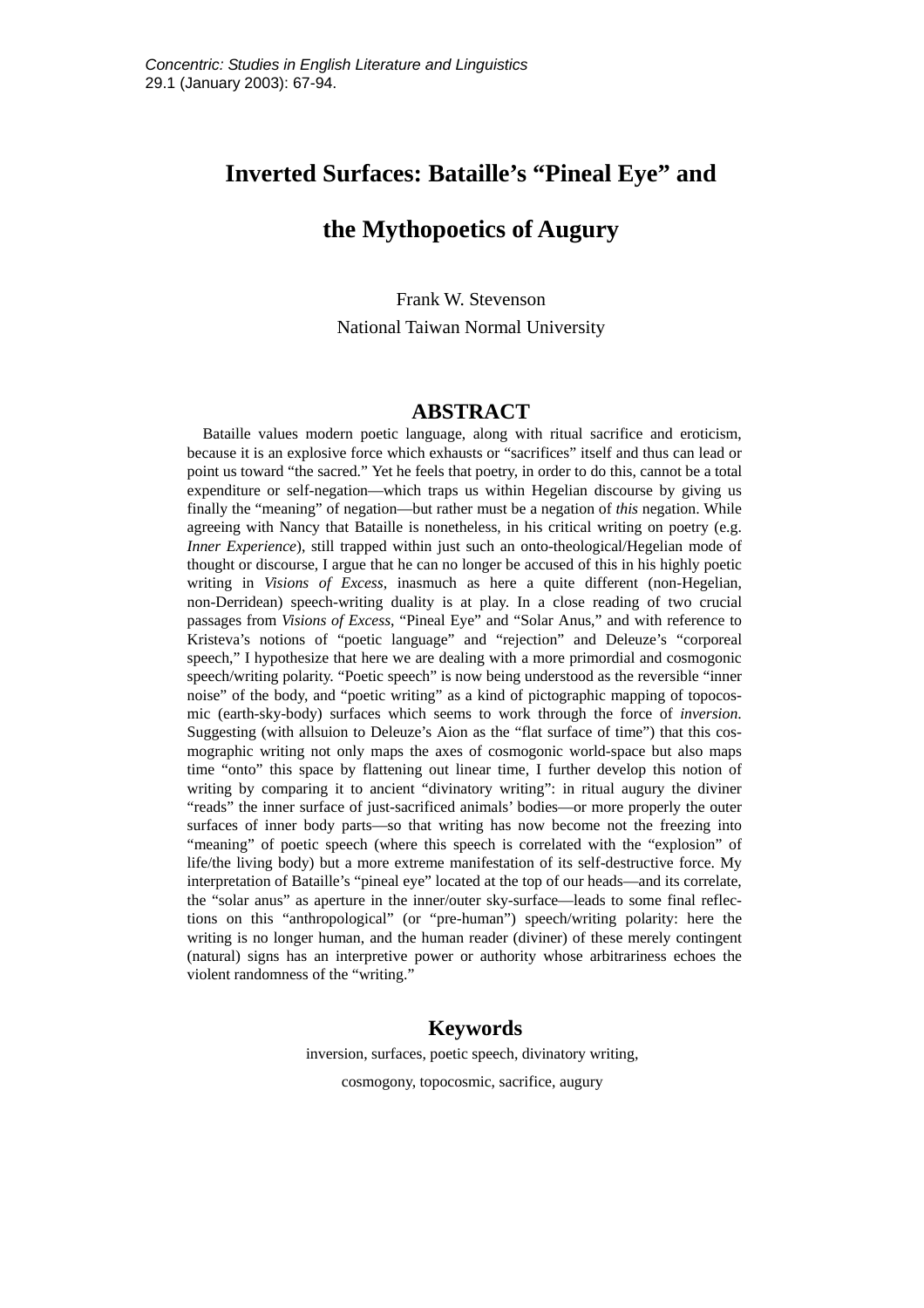Bataille envisions modern *poesis* as an explosive force, a momentary, random and directionless "sacrifice of language," a violent self-expenditure which accomplishes nothing, reveals nothing. Therefore the *speaking* of modern poetic language (of poetry "since Mallarmé")<sup>1</sup> will, like the performance of ritual sacrifice and acts of extreme eroticism, offer us an approach to the sacred. For this sacred is itself the feeling of *loss*—of nothingness, negativity, absence, the unknowable, the life/death interface at the moment of murder; it is something we could never actually reach, an experience we could never really have, except perhaps in that momentary, selfexhausting explosion of the sacrifice, of the orgasm, and/or of poetic speech.

 But in his "Digression on Poetry and Marcel Proust" (itself a digression on/from "Nietzsche"), Bataille also sees that this poetic form of sacrifice, this "divining of ruins secretly expected" (*Inner Experience* 149),<sup>2</sup> cannot quite match his "vision" of it. It is already a diminished form—thus its "self-destruction" and "divining of ruins" also take on an ironic sense—for, trapped within language, the poem is forced to *represent* or *imitate* an experience, however non-rational or negative (e.g. the "sense of nothingness"). This distinguishes poetry from the essentially non-verbal activities of ritual sacrifice and eroticism, though even the latter "always ends up limiting its desire to the conjugal possession of its object" (Arnould 89), and ritual sacrifice itself can be, again, only a means of *approach* to an essentially "negative" or "absent" sacred, indeed an "impossible" (unknowable and/or meaningless) one. The problem is that all of these means of approaching it conserve "the possibility of enunciating the meaning of this destruction" (Arnould 89); poetic language not only "conserves the possibility" but actually "enunciates" this meaning.

In fact Bataille is responding to the French symbolist tradition, specifically Mallarmé, and this problem of the "impossible self-sacrifice of poetic language" can be further elucidated by looking at Kristeva's discussion of Mallarmé's *Igitur*:

Mallarmé's *Igitur* [is] a hazardous act of putting into play the disappearances of the symbolic; Mallarmé calls it "chance" (*le hasard*). In order to come about, this practice incorporates the symbolic, but expends itself while bringing it about. Such a practice is neither science nor madness neither time nor its loss. Indeed the character in this scene is logic itself—*Igitur* [in Latin: therefore]—which has become its interdependent

 <sup>1</sup> Foucault, "Madness, the Absence of Work." See note 36.

<sup>2</sup> *Inner Experience* will be hereafter abbreviated as *IE*.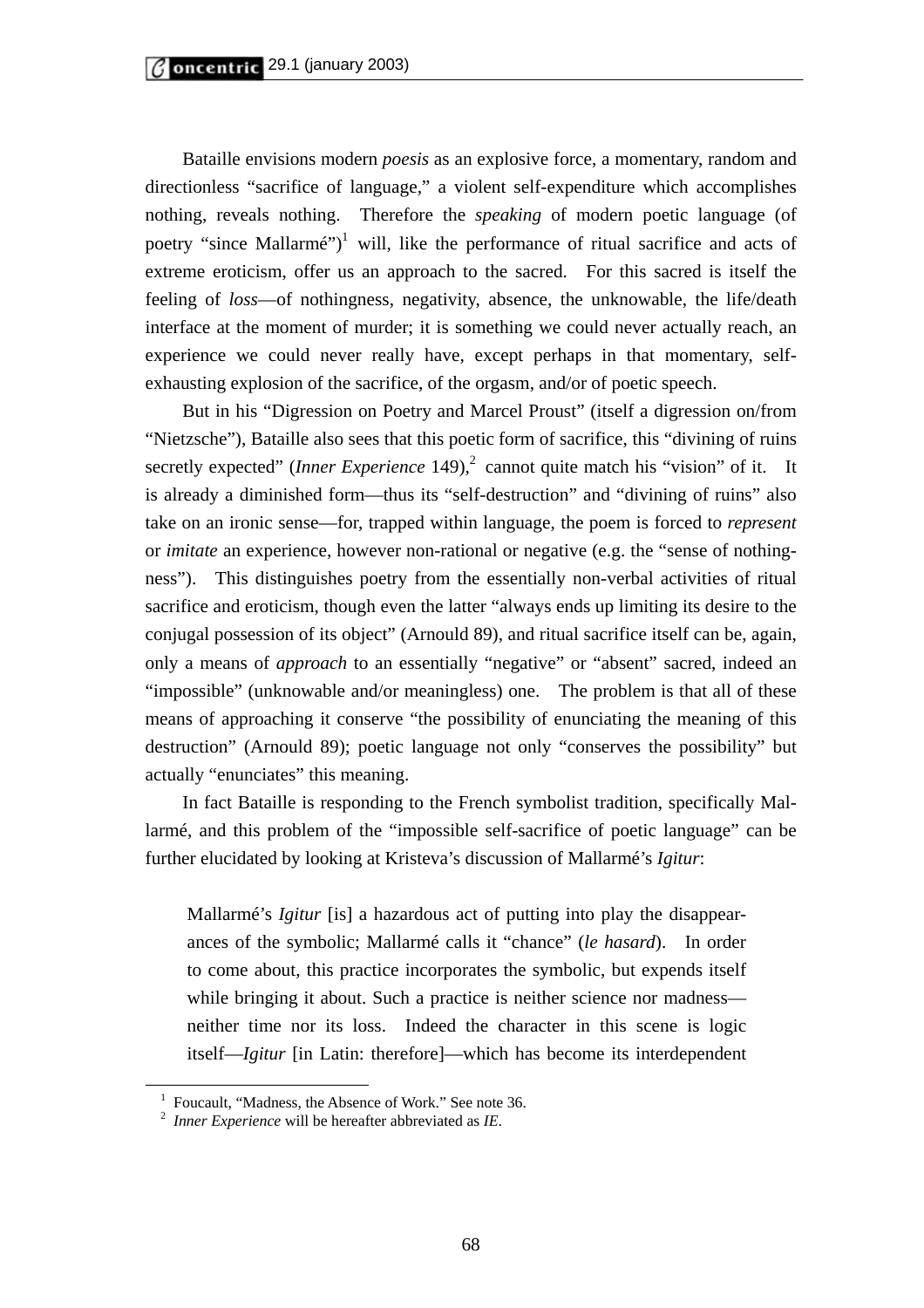opposite—madness—in order to call attention to what is lacking in both: active chance, which cannot be discursively, linearily stated—*A Throw of the Dice* will be its realization in language. (Kristeva, *Revolution in Poetic Language* 227)

Like Bataille after him Mallarmé sees modern *poesis*, modern poetic language beginning from the "revolution" of French symbolism, as a praxis, a dynamic process, the actualization of pure chance, a (Nietzschean, Mallarmean) dice-throw. The force behind this modern poetic contingency is really the semiotic freedom or wildness through which virtually *any* possible metaphorical connection between terms may be allowed within *langue*. 3 But if this "chance" is the chaotic violence of a *semiosis*, the force of poetic speech which could never be "civilized" as a coherent rational meaning (as by Kristeva's symbolic operation upon the raw semiotic drives), then while the semiotic explosion of the poem constantly "points toward the future"—in the sense that each successive moment in/of the poem's "sense" is totally unpredictable  $4$ —the poem cannot actually "divine" or "predict" the future (as a coherent pattern of meaning). For Mallarmé, Bataille and Kristeva the "problem" of modern poetic language will then be that it in effect threatens to destroy its own original and immediate force of/as pure (linguistic, lexical) randomness, pure contingency, by "becoming sacred" (Bataille) or "becoming a prediction of the future" (Mallarmé, Kristeva); that is, by becoming a symbolic representation, transcendent signified, "meaning" that can

<sup>&</sup>lt;sup>3</sup> In post-romantic French symbolist poetry (mid to late 19<sup>th</sup> century) and surrealist prose and poetry (early  $20<sup>th</sup>$  century) the linguistic text's new energy seems to derive from its extreme wildness, its freedom in connecting or juxtaposing normally (logically) unrelated words, terms, signifiers within the linguistic field or matrix (i.e., Bataille: "the horse teeth of the stars"; Stevens: "the Emperor of ice cream"). It is as if elements that were not "meant" to be yoked together within the system are now joined "by force," intensifying or laying bare the implicit rifts between them; these metaphoric connections are totally *unexpected* by the reader, so that the force of a rupture within *langue* here is also the shock we experience in reading, its contingency akin to that of random acts of violence perpetrated against us. In a sense the potential energy of this network of totally random connections is actualized as "explosive force" (Bataille's fiery "expenditure") in the poem's utterance (*parole*). However—this is the crucial issue—such explosions are momentary; they burn out. (The "any" of the "virtually *any* possible connection between terms" also may suggest Deleuze's "pure disjunction" of the "infinitive verb" in *The*  Logic of Sense.)

In "Before Sunrise" (*Zarathustra* III) the male speaker sees the female "heaven over me, pure and high! [...] [as] a dance floor for divine accidents [...] a divine table for divine dice and dice players" (Kaufmann 278). Deleuze's interpretation of the eternal return as "repetition of difference" (*Nietzsche and Philosophy, Difference and Repetition*) takes this "return" as a series of successive dice-throws: each is an opening out into unpredictable possibilities yet there is a certain encompassing "finitude" (given the nature of dice) as well. Rather than look at "the same" and think it as repeating, Deleuze looks at repetition and thinks it as "self-difference" (the explosive "proliferation" of a dice-throw).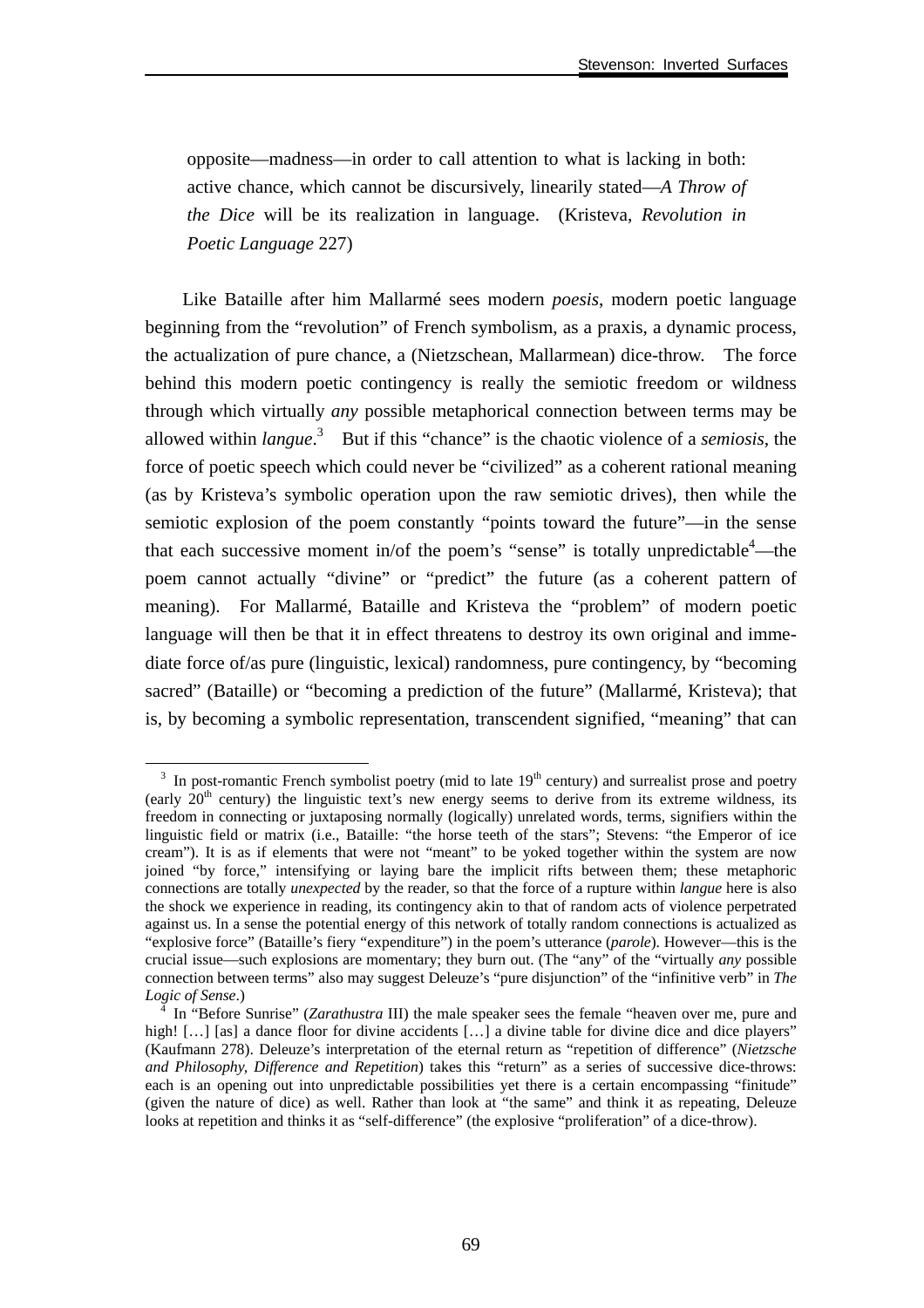be read, interpreted. The "impossibility" of the poem's "never abolishing chance" is precisely the "theme" of Mallarmé's *Coup de Dés*, 5 upon whose last lines Kristeva comments:

This "last point which sanctifies" the throw of the dice is what we have called a thetic moment of the signifying process and is precisely what makes this game a practice. But this practice (this "Act") is acted upon by "chance"—the nonsymbolic expenditure, the very semiotic game of dice: this is what poetic practice means to Igitur ["therefore" in Latin], the logical madman: In short, in an act where chance is in play, it is always chance which accomplishes its own idea by affirming or denying itself. Faced with the existence of chance, negation and affirmation come to naught. Chance contains the Absurd—implies it, though in a latent state and prevents it from existing, which allows the Infinite to be […]. To personify infinity is to deny chance, abolish ruptures, immobilize the infinite, make it exist, and represent it: the infinite, Igitur, is […] the "madman" who possesses the future: the prophet, "a throw of the dice that fulfills a prediction," "no chance in any sense." […] "The infinite emerges out of chance, which you have denied. You, mathematicians, have died—I

<sup>&</sup>lt;sup>5</sup> "UN COUP DE DÉS JAMAIS quand bien même lancé dans des circonstances éternelles du fond d'un naufrage soit que l'Abîme blanchi étale furieux sous une inclinaison plane désespérément d'aile la sienne par avance retombée d'un mal à dresser le vol […] s'agite et mêle au poing qui l'étreindrait comme on menace un destin et les vents l'unique Nombre qui ne peut pas être un autre Esprit pour le jeter dans la tempête hésite en reployer la division […] cadaver par le bras ecarte du secret qu'il detient [...] cette conjonction supreme avec la probabilite [...] N'ABOLIRA [...] c'était le nombre issu stellaire existât-il autrement qu'hallucination éparse d'agonie […] LE HASARD […] RIEN […] N'AURA EU LIEU […] QUE LE LIEU […] EXCEPTÉ […] PEUT-ÊTRE […] UNE CONSTELLATION froide d'oubli et de désuétude pas tant qu'elle n'énumère sur quelque surface vacante de supérieure le heurt successif sidéralement d'un compte total en formation veillant doutant roulant brillant et méditant avant de s'arrêter à quelque point dernier qui le sacre Toute Pensée émet un Coup de Dés" (Mallarmé, *Un Coup de Dés Jamais N'Abolira le Hasard*, Hartley 213-33).

<sup>&</sup>quot;A DICE-THROW / NEVER / even cast in eternal circumstances / from the depth of a ship-wreck / whether the Abyss whitened at slack tide and furious beneath an inclination hover desperately with wings (its own) fallen back in advance from a difficulty of trimming its flight [...] is brandished and mingles with the fist which might grip it / as a destiny and the winds are threatened / the sole Number which cannot be another / Mind to throw it into the storm and refold its division [...] a corpse kept apart by the arm from the secret it holds […] WILL ABOLISH […] CHANCE […] NOTHING […] WILL HAVE TAKEN PLACE […] EXCEPT THE PLACE […] EXCEPT […] PERHAPS […] A CONS-TELLATION / cold with forgetfulness and disuse—not so much that it does not number on some empty and upper surface the successive shock after the manner of stars of a total addition in formation / watching / doubting / revolving / shining and meditating / before stopping at some final point which consecrates it / Every Thought gives off a Dice Throw" (Mallarmé, "A Dice-Throw Never Will Abolish Chance").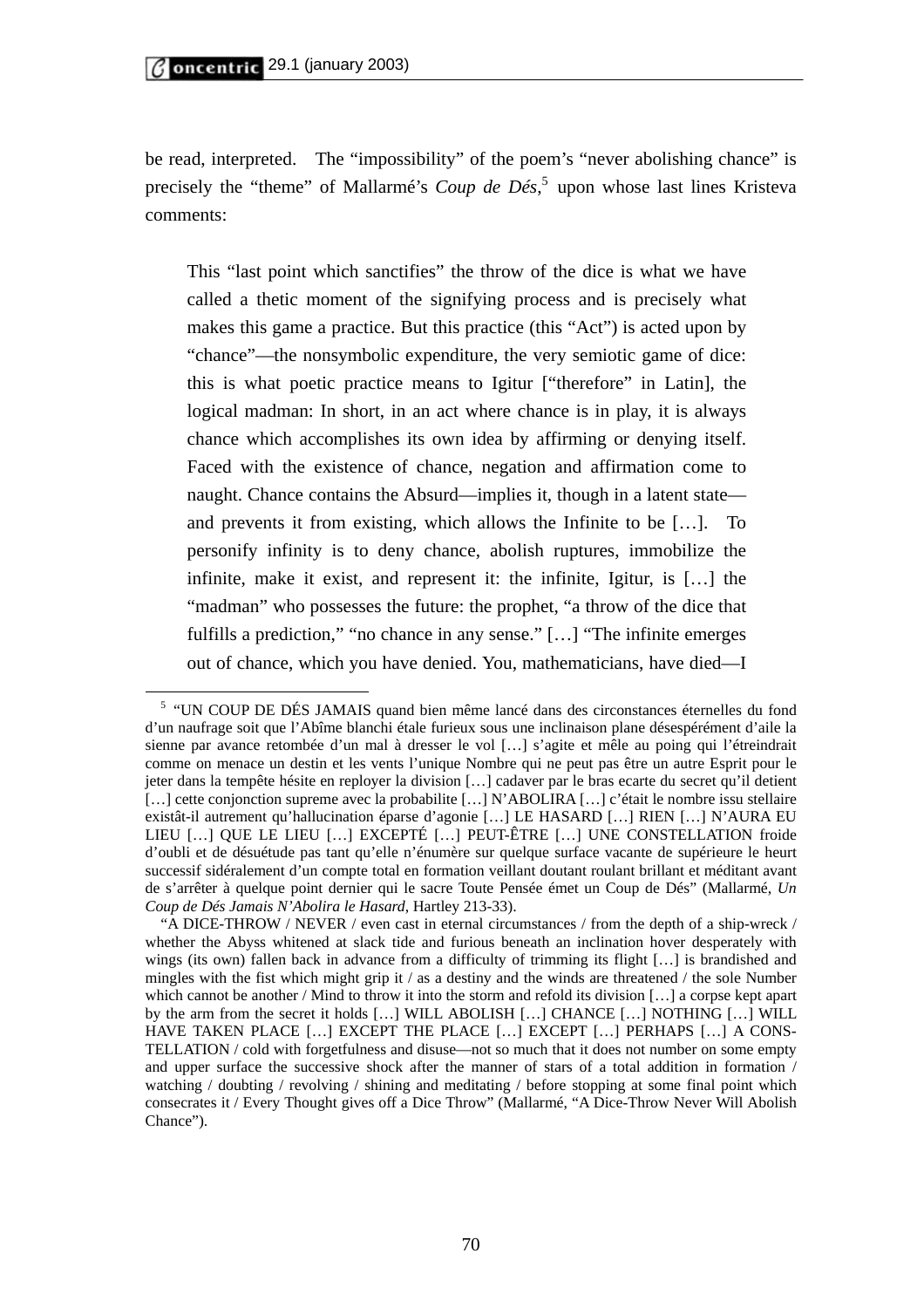am projected as the absolute." (228-29)

Thus Kristeva sees Mallarmé as being preoccupied with something like the same problem that preoccupied Bataille—the impossibility of actually *having* a poetics of pure chance in which "negation and affirmation come to naught," for there will always be a self-negation and/or self-affirmation of this chance which leads us to (nothingness and/or) infinity, the denial of chance. The "throw of the dice that fulfills a prediction" is, Igitur says, "no chance in any sense": "The infinite [logical abstraction] emerges out of chance, which you have denied." We might then say that the pure (contingent, semiotic) force of speech always becomes solidified as a (static) "writing" which is something different from itself (as speech). If Mallarmé realizes he cannot "freeze" the contingent, transient force of modern *poesis* (Kristeva's semiotic "speech"), its "pure chance," without destroying it, then Bataille realizes that it is impossible for the self-consuming flame of his *poesis* or poetic speech to fully burn itself out, thereby giving us access to the sacred, inasmuch as its very "burning" will still be represented (frozen perhaps) in "symbolic language" or "writing."

The sense in which I have just used "speech"/"writing" is obviously not a Derridean one, nor does Kristeva really use the terms (at least explicitly) in this way. My main argument here will be based on an interpretation of Bataille's *Visions of Excess* in the light of (what I take to be) a rather different sort of *writing/speech*  polarity. But the easiest way to clarify this will be by returning to the Bataillian problem of the "impossible sacrifice of poetry" with which we began.

### **I. Negativity and the Problem of Speech/Writing**

Bataille's problem in his more "critical" writing is that he seems to be caught between Hegelianism and anti-Hegelianism. A well-known site for the latter is the essay "Hegel, Death and Sacrifice." Here Bataille, noting that for Hegel "it is precisely in sacrifice that 'death lives a human life'" (the latter is Kojève's phrase), quotes from the *Phenomenology of Spirit*: "Spirit attains its truth only by finding itself in absolute dismemberment. It does not attain that (prodigious) power by being the Positive that turns away from the Negative […] no, Spirit is that power only in the degree to which it contemplates the Negative face to face [and] dwells with it […]" (Botting 286).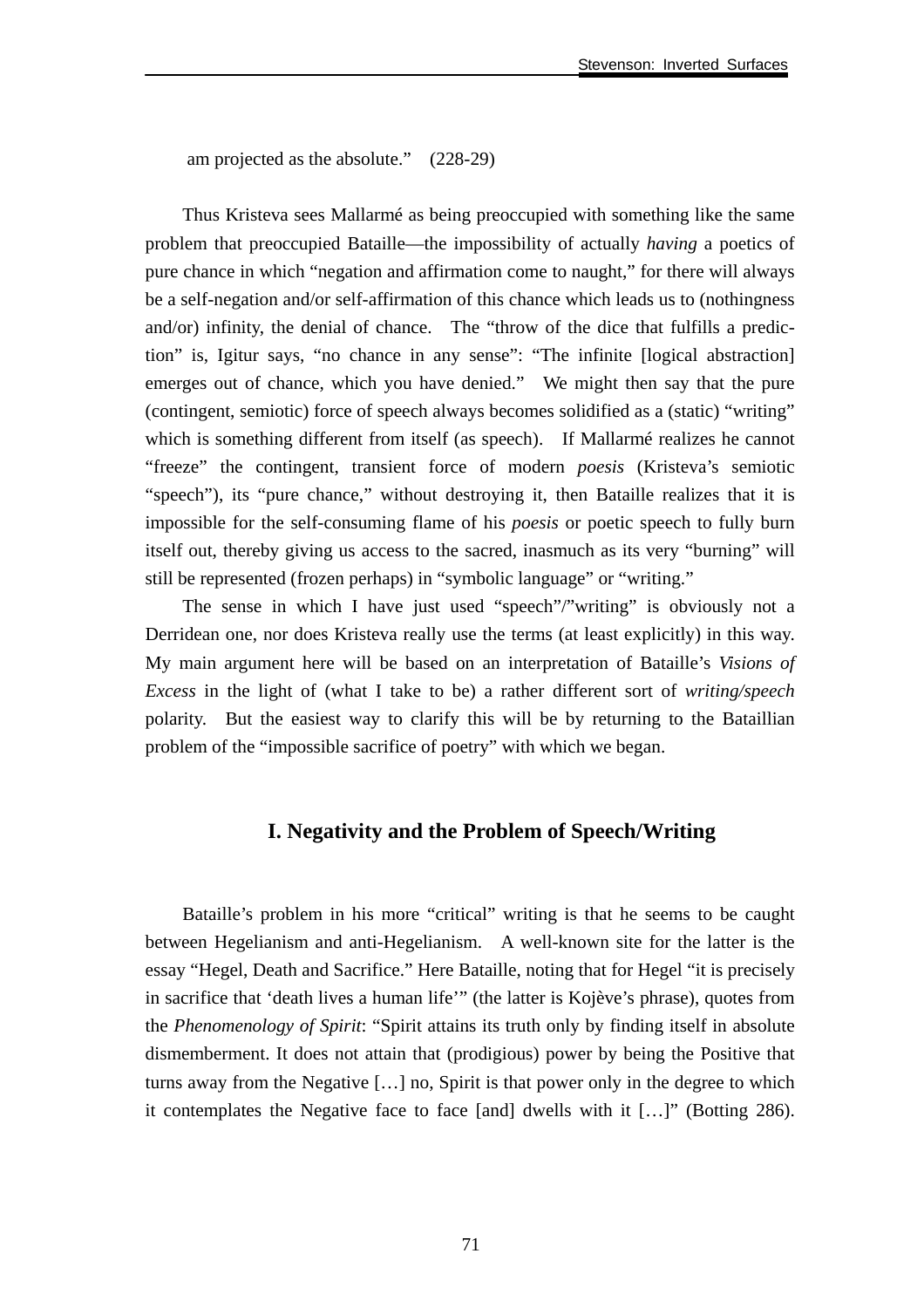Bataille's critique is that Hegel is caught within the relentless logic of his dialectic: while necessarily facing death (the Negative) directly at one *moment*, at a higher level of synthesis (in a state of "absolute knowledge") he will have transcended it. Hegel is not really speaking here (though he thinks he is) of "common men"; there are "profound differences between the man of sacrifice, acting in ignorance (unconscious) of the full scope of what he is doing"—here we may think of both the performer and victim of ritual sacrifice—"and the Sage (Hegel) surrendering to the implications of a knowledge which, in his own eyes, is absolute" (286). Thus if Hegel's master puts his life at stake he can always "absolutely" recover it through the movement of the *aufhebung*; Hegelian negativity will be incorporated, as *other*, back into an everexpanding consciousness (Hsiao 58). But for Bataille there is a sort of left-over, remainder or "excess" of negativity:

Bataille suggests that putting negativity to work [as action, the driving force of the dialectic] does not exhaust its power in the positive outcome of the "negation of the negation" […]: "if action ('doing') is—as Hegel says—negativity, the question arises as to whether the negativity of one who has 'nothing more to do' disappears or remains in a state of 'unemployed negativity'" ["Letter to X"]. Bataille inclines toward the latter. Something may be left over, an energy to be expended or consumed, a negativity in excess of work and directed action […]. The dynamic momentum of negativity is neither contained in a productive system of thought nor expended in exhaustion. It remains at play in the "double movement" of action and questioning or contestation, in which the one is endlessly opposed to the other in a continual "rupturing and disequilibrium of the system." (Botting 15)

The point here is that the "total anti-Hegelianism" of an "absolute expenditure" or "negativity without reserve" remains still, in a sense, trapped within Hegelian discourse. But this endless double movement, in preventing the total expenditure or exhaustion of negativity, prevents us from falling into the (anti-)Hegelianism of a "negativity without reserve" and an "absolute risking of death" (Hsiao 61). For Bataille it is above all sexuality, poetry and laughter which keep us within the double movement, by interrupting (or rupturing) the movement through which negativity absorbs and transcends itself: "But desire, poetry, laughter, unceasingly cause life to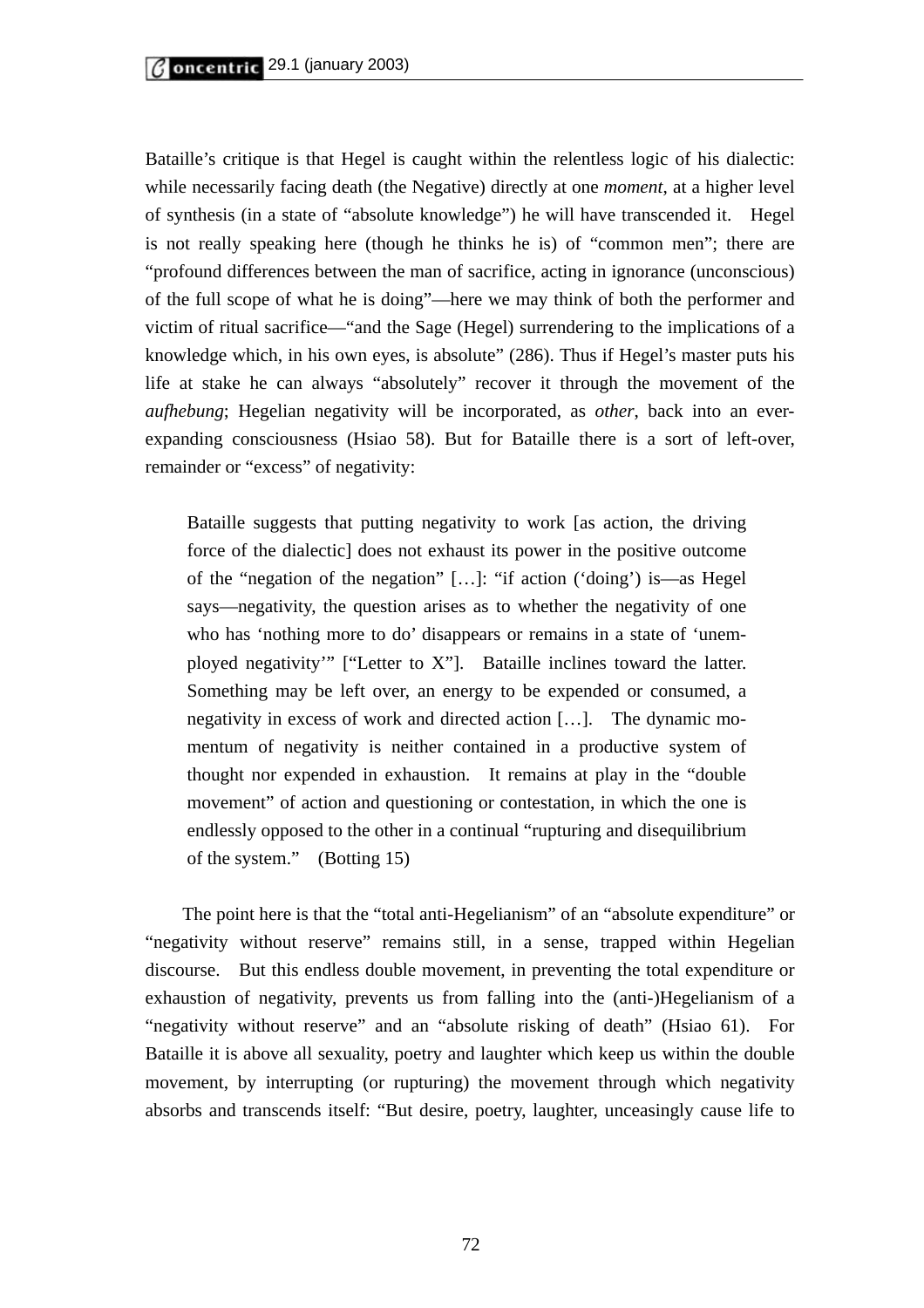slip in the opposite direction, moving from the known to the unknown" (*IE* 111). The problem with poetic language in particular is, however, that this sort of interruption (of a "self-questioning" or "ironic distance") can no more allow the poem to fully "burn itself out" (in/as the "sacred") than can the ultimately Hegelian move toward total self-negation—which implies, again, the expression of a "sense," a transcendental "signified." And so we come back to the paradox of the impossible self-negation, or "impossible self-sacrifice," of poetic language. Responding to what may seem the dead end or infinite regress of such a paradox, Nancy, following Derrida, feels that Bataille's entire sacrificial model as a way of conceptualizing *finitude*, even his "self-sacrifice" of Rimbaud,<sup>6</sup> is problematic: this model is the "vehicle of an 'ontotheological' appropriation," for by insisting "upon this finite moment"—of life/death, the sacred—"in order to escape the dialectical comedy that transforms sacrifice into an ideal process," Bataille still retains the dialectical logic of finite/infinite or immanence/ transcendence, he still "remains caught in the logic of the idealist tradition" (Arnould 86-87), caught within a Hegelian, onto-theological mode of thought.<sup>7</sup>

Here I will concede that Bataille does remain, in his "critical" writing (e.g., *Inner Experience* and "Hegel, Death and Sacrifice"), unable to escape recursive dilemmas of negativity and impossibility which imply that is he is, after all, still somehow caught within Hegelian thought or discourse. But I will argue that he manages to escape all remnants of Hegelianism (and also "Derrideanism") $\delta$  in the much freer, much more

 <sup>6</sup> In the digression in *Inner Experience* which follows "Digression on Poetry" (itself a digression from "Nietzsche") entitled "On a Sacrifice in Which Everything Is Victim" (152), Bataille suggests that Rimbaud, by abandoning the writing of poetry while still young and thus "sacrificing the very possibility of enunciating (speaking, articulating) his sacrifice," embodies in effect "a second sacrifice, a 'sacrifice to the second degree,' able to present, in its repeated immolation, the abolition of the 'meaning of destruction' still conserved in the initial sacrifice" (Arnould 89).

 $7$  Arnould's own argument that Bataille, with his "Rimbaudian self-sacrifice," does escape Hegelianism seems unconvincing to me—precisely because, like Nancy and indeed (I would argue) Derrida, she still uses an ultimately Hegelian discourse that depends on a "rationalized" view of speech/writing. 8

<sup>&</sup>lt;sup>8</sup> A Derridean speech/writing duality is after all crucial to the Nancian-Arnouldian discourse of Bataille's "impossible sacrifice of poetry," that is, the critical discourse of his difficulty in escaping from Western metaphysics or ontotheology. For while supporting Bataille's move from the "restricted" Hegelian economy to a "general" Hegelian economy with its "excess negativity," Derrida sees Bataille as being nonetheless still too Platonized (and Hegelianized). Arnould notes that "Derrida in his article on Bataille entitled '*De l'economie restreinte à l'economie general*' had already noted this complicity of the Bataillian critique of writing with Platonistic writing," for the "figure of a self-immolating Rimbaud [...] recasts and replays the much-talked-about 'sacrifice of poetry' constitutive of the Western philosophical tradition […]. [T]he emblematic scene of the birth of philosophy in the West has traditionally been represented both by the sacrifice of the poet in the public square and the legendary tale of self-sacrifice depicting young Plato burning his poems. Now, Bataille, it would seem, is reproducing these scenes […]. Plato's sacrifices sought to demonstrate that truth, though hidden, is accessible through the sacrificial machination of a philosophical dialectic. Similarly, Bataille asserts that finitude,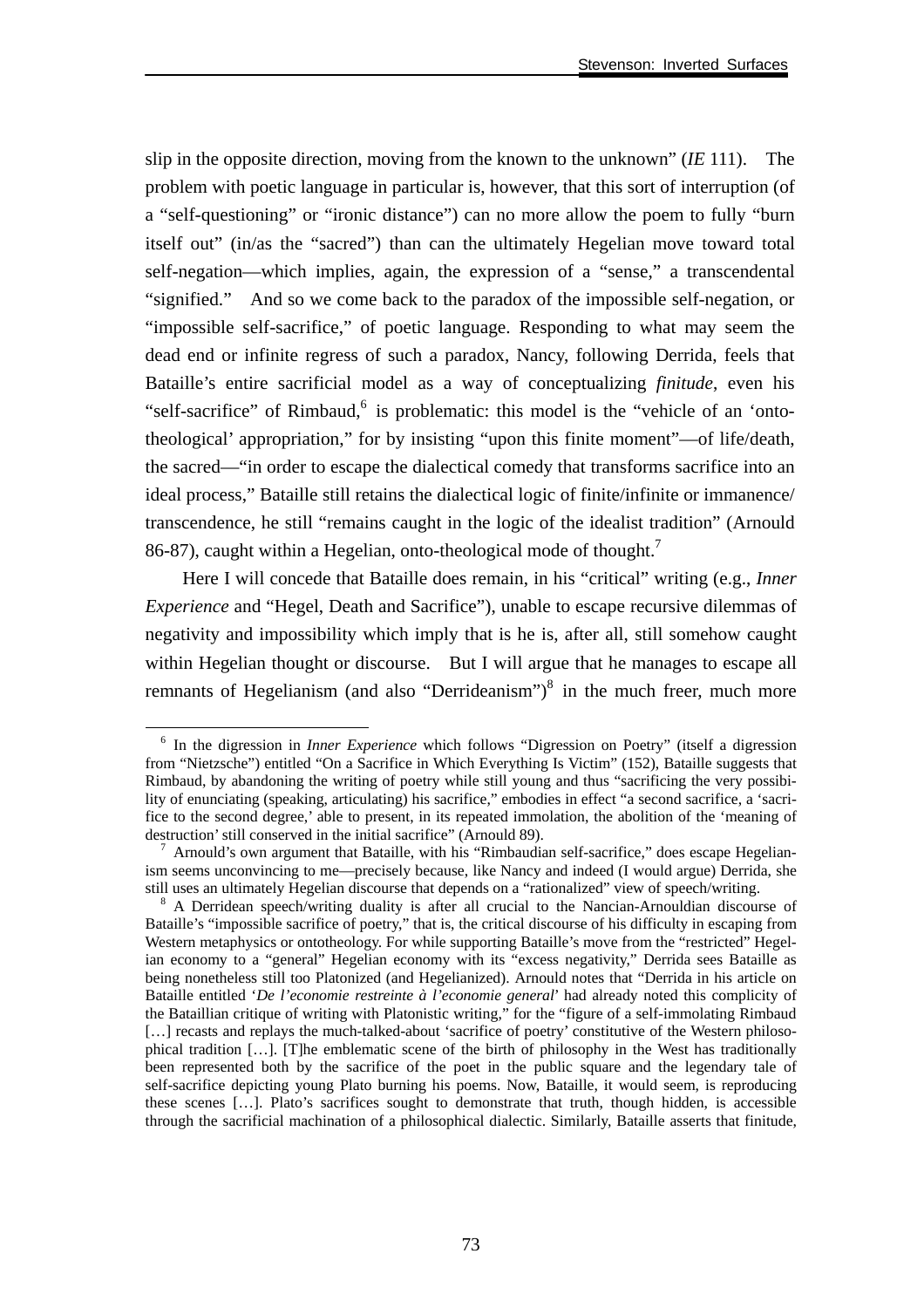directly empirical or materialistic (thus also poetic) writing of *Visions of Excess*; furthermore I will argue that this freedom, tied to a kind of radical materialism, is possible precisely because there is a different duality of speech/writing at work (or play) here. It is a duality much more relevant to the (more empirical) discourse of Kristeva, a thinker directly influenced by Bataille as well as Lacan. Part of Kristeva's psychoanalytic critique of Hegel's totalizing, onto-theological *aufhebung* of negativity in *Revolution* is her notion of "rejection":

Just as the acquisition of language is based on both the fundamental experience of separation in the anal phase and the suppression of anality, rejection is at once the precondition of the establishment of the symbolic and its repressed element […]. Rejection in [or of] the signifying process of poetic language […] therefore emerges as one of the forms of the death drive's transgression against "the imperative of survival" (Land 46). It is not, as Kristeva puts it, "a form of murder" (72) that will annihilate the symbolic function. Rather, the *jouissance* derived from rejection represents "the pleasure underlying the symbolic function of expulsion, a pleasure which this function represses but that can return to it [and] […] disturb, indeed dismantle [it]." Therefore, Kristeva contends, the signifying process of poetic language can be construed as "a reactivation of

though absent, is accessible through the negativity and self-immolation of the experience" (91). Plato of course (*Ion*) distinguishes the irrational (and mythic) "divine inspiration" of *poesis* from the logical-scientific basis of philosophical thought. But while Plato, for Derrida ("Plato's Pharmacy"), thinks he is "reviving" the living Logos (Speech) of philosophy by rejecting (sacrificing) an ontologically secondary mythopoetic writing, in fact this Logos is always already embedded within the wider field of mythopoetic *écriture*; the latter maintains a certain (still ambiguous) relationship with the discourse of "poetic speech," that is, of (earthly, irrational, feminine) "divine inspiration" spurned in the *Ion.* It is this poetic speech-poetic writing relationship which is at stake in Bataille. Thus on the Nancian reading Bataille wants not just his poetic speech to burn itself out but also the very possibility of expressing the meaning of this speech in writing to be negated; but (Derrida, Nancy) this latter negation is not possible. However, such a critical discourse assumes a certain, essentially post-Platonic context for understanding or defining the terms (poetic) "speech" and (mythopoetic) "writing," one which draws finally from the traditional (and Saussurian) notion of writing as a "secondary" transcription of speech. Derrida does suggest, in *Grammatology*, that Chinese pictographic writing implies a culture which developed to a certain degree "outside of all logocentrism," and his *écriture* will also include "algebra." Yet the key Derridean point is that, as a mode of meaning-expression, speech too is (like writing) always already "deferred" (self-delayed, self-different), is thus in effect one *part* of a "larger" *arche-écriture,* a formal "system" or "chain" of (indefinitely deferred, "spaced out") signifiers—and not, certainly, that writing could either "freeze" speech (making the self-sacrifice of poetry and thus the move to the "sacred" impossible) or be just as active as speech, even like speech explode, self-destruct, burn itself out (making this move possible). On this reading Derrida, and thus too Nancy, become more or less irrelevant to Bataille's "problem" of the impossible sacrifice of poetry.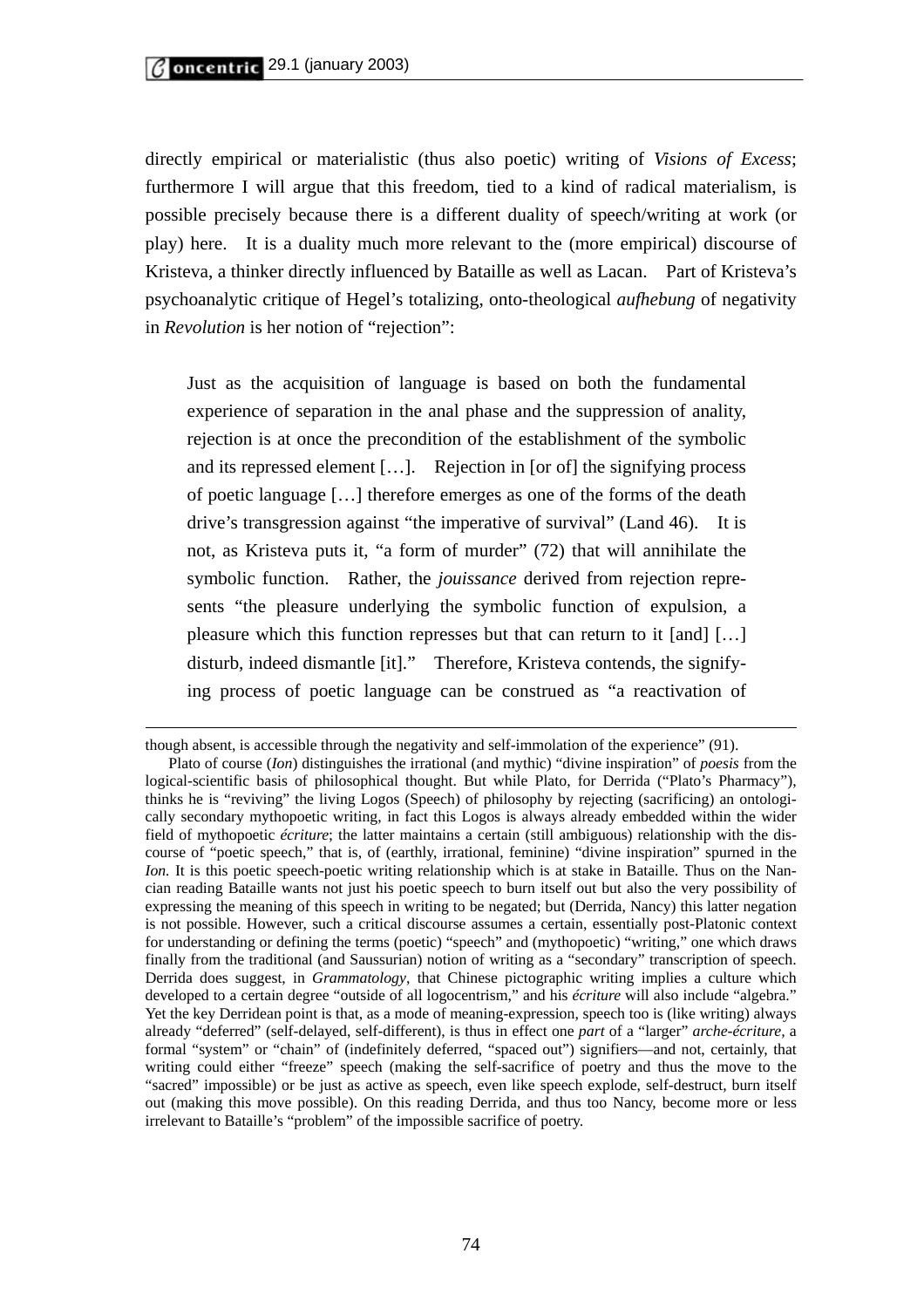anality," which embodies the death drive (149). (qtd. in Hsiao 59-60)

But this force of rejection—as the "expulsion" of an anality closely tied to Freud's *thanatos* (death drive)—is here also implicitly related to (the *jouissance* of) "baby talk" in/of the semiotic *khora*, that is, to Kristeva's primordial or pre-Oedipal "poetic speech"<sup>9</sup> as a sort of semiotic drive. The "transcendental empiricist" Deleuze, drawing from Bataille and the schizophrenic discourse of Artaud in *The Logic of Sense*   $(186-93)$ ,<sup>10</sup> connects thinking to speech and thus to the *mouth* and (by extension) entire alimentary canal (digestive tract), with its more primitive, virtually "reversible" functions of eating and excretion:

[...] we posit eating and speaking by right as two series already separated at the surface. They are separated and articulated by the event which is the result of one of them […]. The depth is clamorous […] the shattered sounds of internal objects, and also the inarticulate howls-breaths of the body without organs which respond to them—all of this forms a sonorous system bearing witness to the oral-anal voracity […] speaking will be fashioned out of eating and shitting, language and its univocity will be sculpted out of shit […]. (*LS* 186-93)

Here then I want to suggest that in Bataille's *Visions of Excess*<sup>11</sup> we are dealing, on the most "fundamental" level at least, with a much more empirical (material) speech-writing duality than what we get in the discourse of philosophers from Plato through Nancy—one that is more "primitive," more "anthropological," one which directly "embodies" corporeal organs because it is grounded in (or again itself embodies) the primordial, cosmogonic, "mythopoetic" thinking of ancient peoples.<sup>12</sup> For now *poetic speech* becomes a pure, unarticulated flow of sound exploding out from the inner body (a "cry" or "scream," "laughter," Kristeva's semiotic "baby talk," Deleuze's inner-body "noise"). The image (meta-anthropological vision, fantasy) of a "pineal eye" at the top of our head which would always "see the sky" can then

<sup>&</sup>lt;sup>9</sup> The crucial limitation of Derridean/Nancian discourse is that it cannot really deal with poetic speech.<br><sup>10</sup> The Logic of Sense will be hereafter abbreviated as LS.<br><sup>11</sup> Visions of Excess will be hereafter abbreviated as VE.<br><sup>12</sup> I will leave open the question as to what degree Bataille, as a 20<sup>th</sup>-century French s

is merely imitating—perhaps through a sort of "mimetic desire" (Girard)—a much older and more primitive "form" or "style" of writing/discourse/thinking.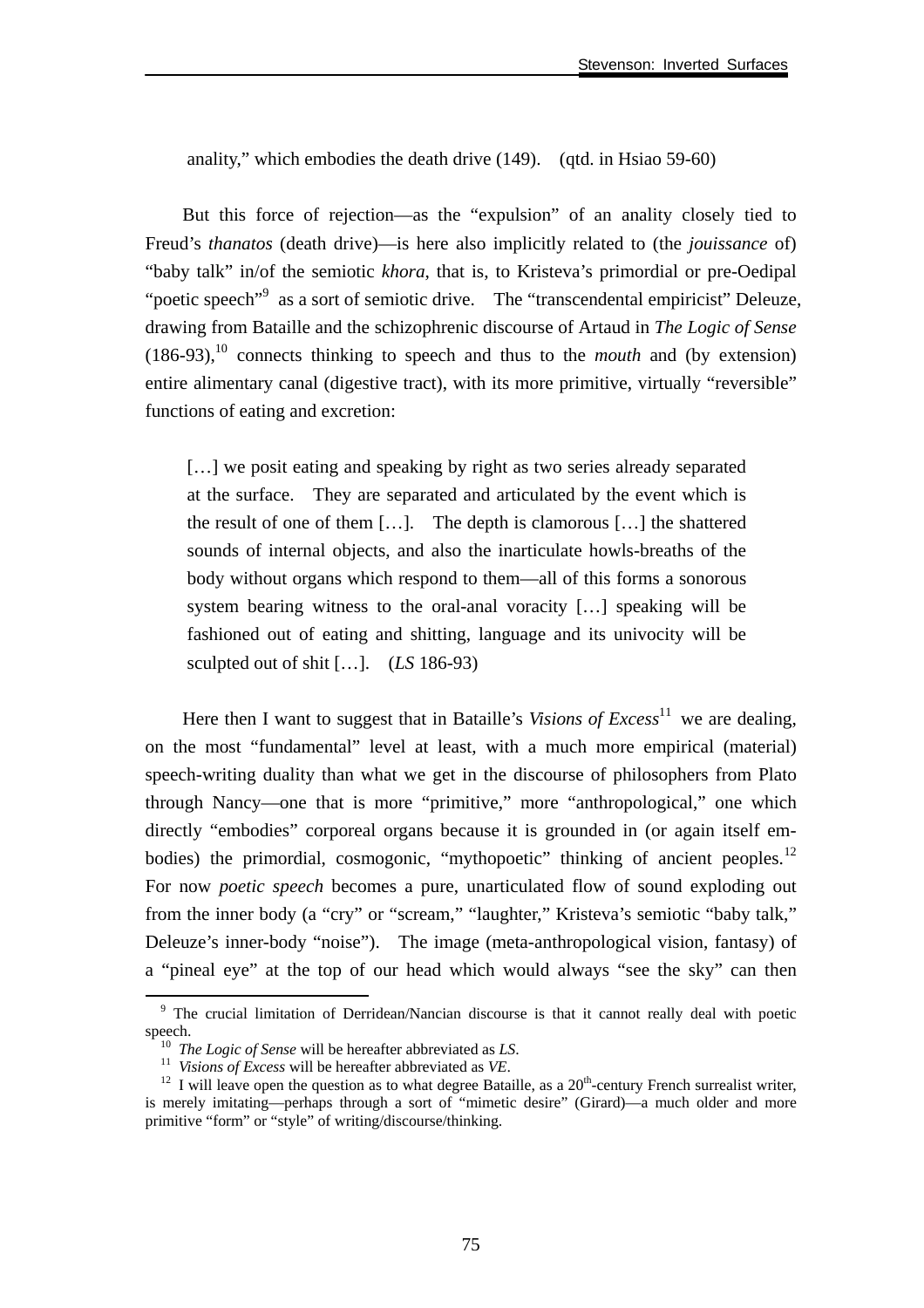suggest the other side of Bataille's anthropological poetics here, his cosmographic diagrams and world-axes, his purely visual, topocosmic (body/earth/sky) "copulations" and "inversions" (e.g. the "solar anus"), his *writing*. And yet, if for the early Derrida "speech is also writing" then for the visionary Bataille "writing is also speech"; or perhaps these terms are joined in that Deleuzian biogenetic proximity of mammalian mouth/eye/brain which is simultaneously the violent "explosion" of (modern-ancient) *mythopoesis*:

The eye, at the summit of the skull, opening on the incandescent sun in order to contemplate it in a sinister solitude, is not a product of the understanding, but is instead an immediate existence; it opens and blinds itself like a conflagration, or like a fever that eats the being, or more exactly, the head [...] [which] instead of locking up life as money is locked in a safe, spends it without counting, for, at he end of this erotic metamorphosis, the head has received the *electric power of points* ("The Pineal Eye," *VE* 82). [...] When I solicit gently, in the very heart of anguish, a strange absurdity, an eye opens itself at the summit, in the middle of my skull. This eye which, to contemplate the sun, face to face in its nudity, opens up to it in all its glory, does not arise from my reason: it is a cry which escapes me. For at the moment when the lightning stroke blinds me, I am the flash of a broken life, and this life—anguish and vertigo—opening itself up to an infinite void, is ruptured and spends itself all at once in this void. ("The Blue of Noon," *IE* 77)

Clearly here, and in both passages, any logical-metaphysical discourse (and not just that of the Platonic Logos) which forces the "impossible sacrifice" of poetic speech/writing is being *rejected*; what we have instead is a mythopoetic speech/writing which may seem to cast the whole Platonic-Nancian problematic (or discourse) of Bataille's impossible sacrifice of poetry in a questionable light. This is because now "writing" becomes indistinguishable from (the pineal eye's) "seeing." Virtually identical with the explosion of poetic speech ("This eye […] is a cry which escapes me"), this seeing/writing/picturing differs from it only in its more extreme self-destructiveness: it is "not a product of the understanding, but is instead an immediate existence; it opens and blinds itself like a conflagration." I now want to develop more fully an interpretation of this speech/writing polarity in *Visions of Excess*, particularly in "The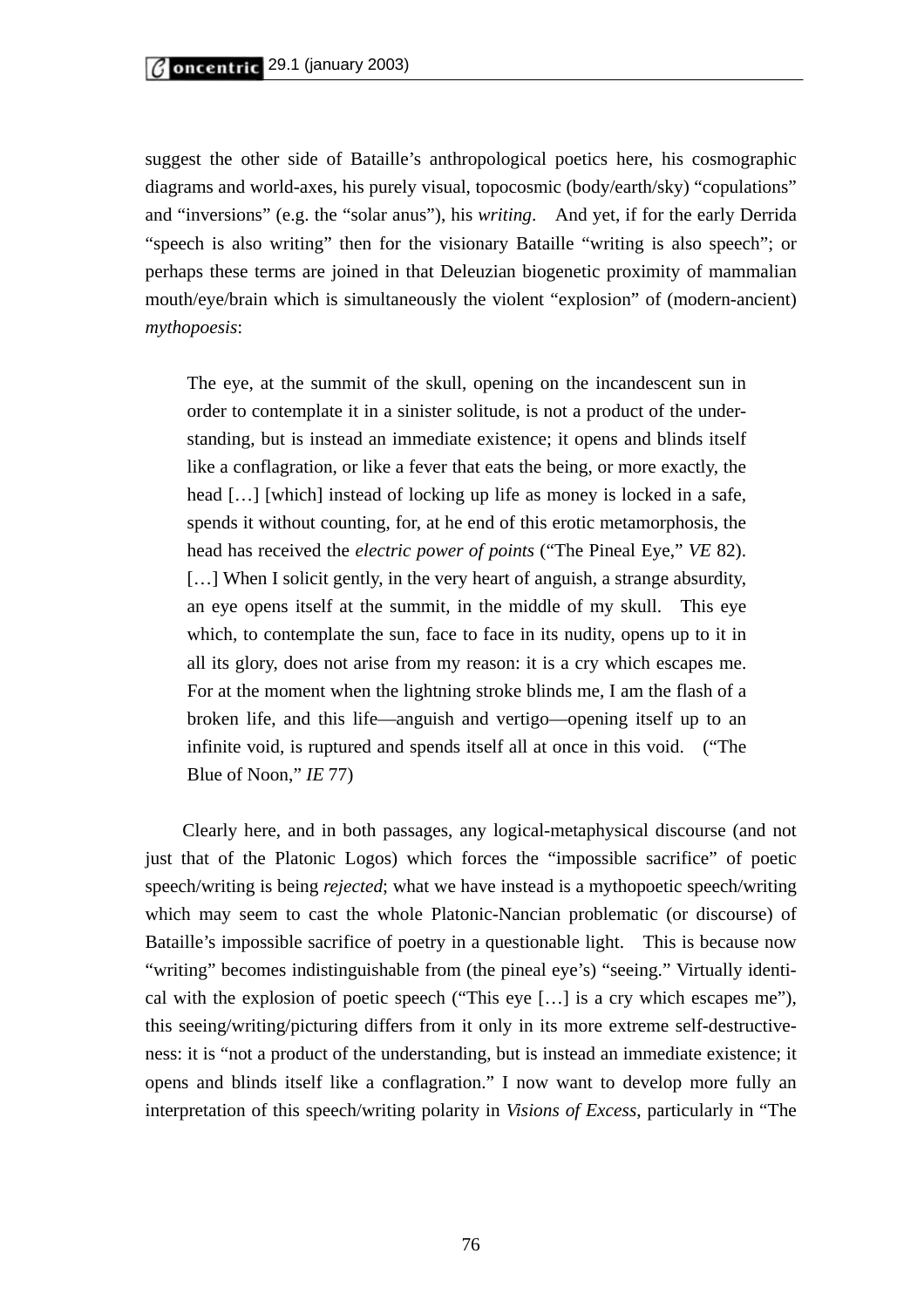Pineal Eye" and "The Solar Anus," which sees writing not as a wider "field" (Derrida) or "freezing into meaning" (Mallarmé) of (poetic) speech but rather as its fuller explosion or self-destruction, where this clearly cannot imply either "absolute negation" in the Hegelian sense or (more obviously perhaps) the double-movement of self-questioning. I take this polarity as functioning here through the active *inversion* or *extroversion* of corporeal and meta-corporeal (topocosmic) *surfaces*. 13 My aim is finally to show how the terms of the logical-metaphysical problem/discourse of "impossible sacrifice" in effect dissolve into, or are subsumed within, this wider and deeper "anthropological" perspective, context, discourse.

## **II. Bataille's Topocosmic Inversions in "Solar Anus" and "Pineal Eye"**

Nietzsche is returning to the cosmogonic perspective of the ancient Greeks not just in *The Birth of Tragedy,* where tragic drama is interpreted (in a more-or-less rational, discursive style) in terms of human violence and other chaotic impulses of our deep nature, but also, and more directly, in the strikingly primitive corporeal inversions of *Zarathustra*, a book whose mythopoetic discourse combines Tiresian aphoristic riddle-speech with Cassandra's wild "lyric voice."14 Thus in Zarathustra's

<sup>&</sup>lt;sup>13</sup> "Pineal body": "a small, reddish, cone-shaped *body* on the dorsal portion of the brain of all vertebrates: its function is obscure though in some lizards it is connected to a median eyelike structure on the dorsal surface of the head." "Dorsal": "on the back"; (botany) "on the *underside of a surface*." (*Webster's New World Dictionary*, 2<sup>nd</sup> ed, 1986; my emphasis)

<sup>&</sup>lt;sup>14</sup> Aeschylus's Cassandra, having seen her own and Agamemnon's imminent death at Clytemnestra's hands in a sort of inner vision as she staggers about the stage, cries out "Aieeee! [...] The birth-pangs of the seer!" Surrounded by Clytemnestra's "smoking victims," those already-sacrificed creatures that await the ritual celebration of the king's homecoming, the soon-to-be-sacrificed prophetess recounts the painfulness of Apollos's prophetic "gift" which has been given her through an act of sexual violation. The pain of always knowing the future as well as past, though no one will believe her prophecies, is then closely tied to the pain of the (foreshortened) rape itself; the metaphorical "gap" here (between bodily pain and the pain of "always knowing") is bridged by the trope of the seer's (knower's) "birth-pangs." That is, Cassandra gives birth to her prophetic visions, among which we get (iteratively or selfreflexively) the image of the cursed House of Atreus as an "echoing womb of guilt." She is generating these visions out of herself, out of her own body, and as Kristeva (following Bataille) point*s* out in her theory of "abjection," childbirth is a shockingly abject process of *inversion or extroversion* of the mother's body. Likewise, Sophocles's Tiresias speaks of the suffering of the seer whose truth no one wants to hear, and Oedipus himself seeks the "monstrous birth" of the truth, as if such secrets as incest and patricide were after all the monstrousness of our own inner body—or of the inner body of humankind—now "coming out" through the speech of the seer.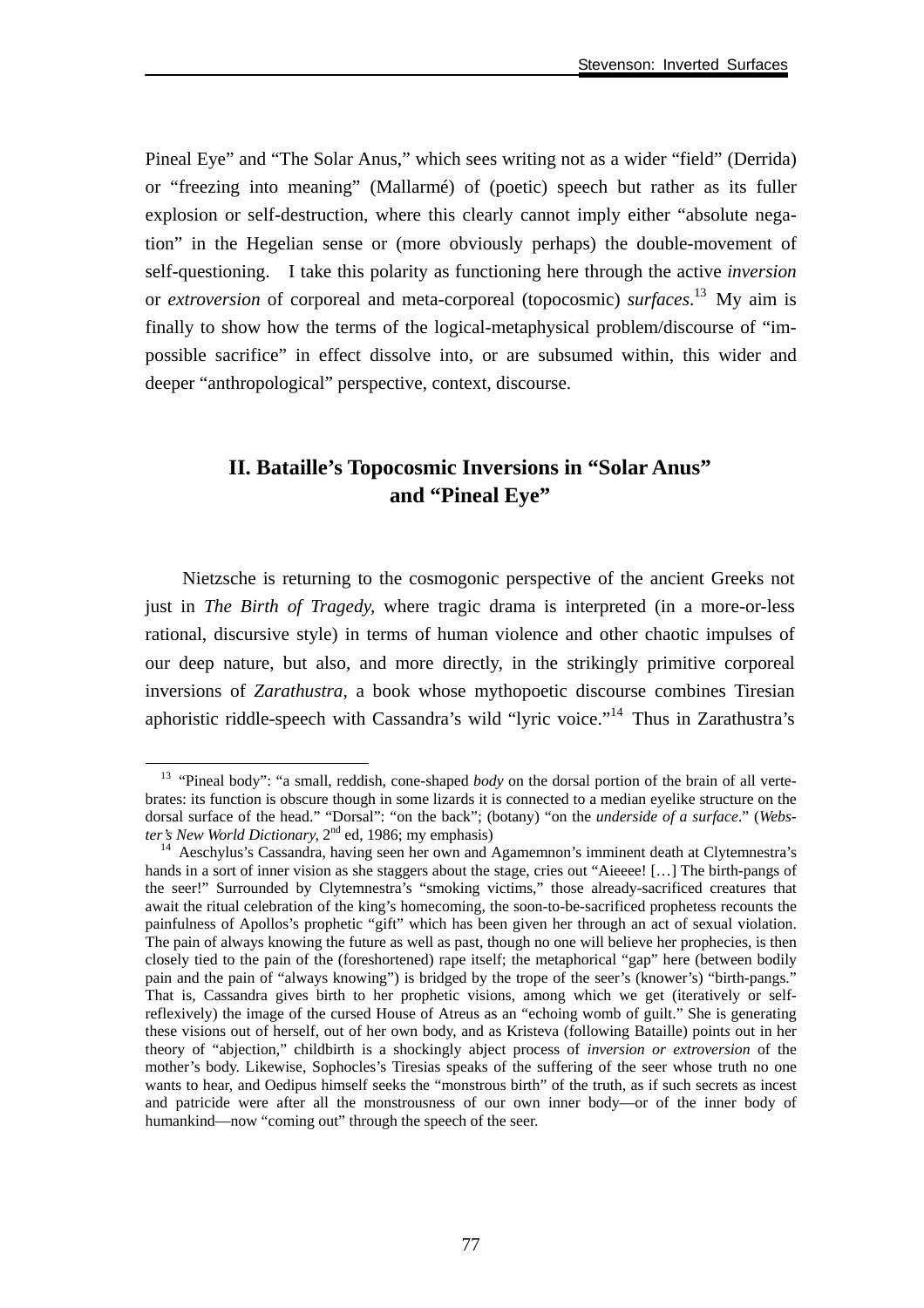Prologue we are told to value the earth above the "intestines of the unknowable": to speak of the "intestines" (*Eingeweide*, "inner meadow") of such an abstract (and phallogocentric) term as the Unknowable (or God) is a paradoxical and shocking trope of inversion, though one which echoes the madman's claim, in *Joyful Wisdom*, that not only is God dead (for we have killed him, *sacrificed* him with our "bloody knives")<sup>15</sup> but "his body is putrefying." We get a more complex, and more overtly mythopoetic or topocosmic, inversion in "The Convalescent" of *Zarathustra* III.

"Up, abysmal thought, out of my depth!" I am your cock and dawn, sleepy worm. Up! Up! My voice shall yet crow you awake! […] Listen! For I want to hear you [...]. You are stirring, stretching, wheezing? Up! Up! You shall not wheeze but speak to me, Zarathustra […] I summon you, my most abysmal thought! My abyss speaks, I have turned my ultimate depth inside out into the light […]. Give me your hand!" (Nietzsche, *The*  Portable Nietzsche 327-28)<sup>16</sup>

Here the speaker's *abgruendlichste Gedanken*, "most abysmal thought," is the thought of "eternal return," the fateful, weighty thought that all things, including this life itself, must return again and again exactly as they are now; the conception of the return has already been symbolized in "The Vision and the Riddle" as worm, snake, *uroboros* that bites (like time) its own tail. But what does this signify, that such a fearful thought, now concretized as itself the very "worm" that it "thinks," should come up (like speech) out of our inner depths, making us turn our own "ultimate depth inside out into the light"? Perhaps speech itself, or the speaker's voice, has been "inverted" here—or it has been split into two voices, the split-voice of a schizophrenic, one of them speaking "from the head" to the emerging snake and "summoning" it, the other the abysmal, intestinal thought/voice of the *uroboros* itself. Yet thinking of the passage in more fully mythopoetic, topocosmic terms, it is as if the cosmic rhythm of this return, as concept and as the human mind/voice that thinks/speaks it, will itself be reversed, re-inverted, re-folded, recoiled, repeated at an indefinite number of levels, within an indefinite series of "bodies," each larger than the last—with the universe itself (in that most primordial of cosmogonic images) as the largest "body."

<sup>&</sup>lt;sup>15</sup> A striking trope which influences Bataille's connection of sacrifice to "atheology," loss, nothingness: normally animals are sacrificed to/for "the gods"; here God is *Himself* sacrificed—to what or whom? 16 *The Portable Nietzsche* will be hereafter abbreviated as *PN*.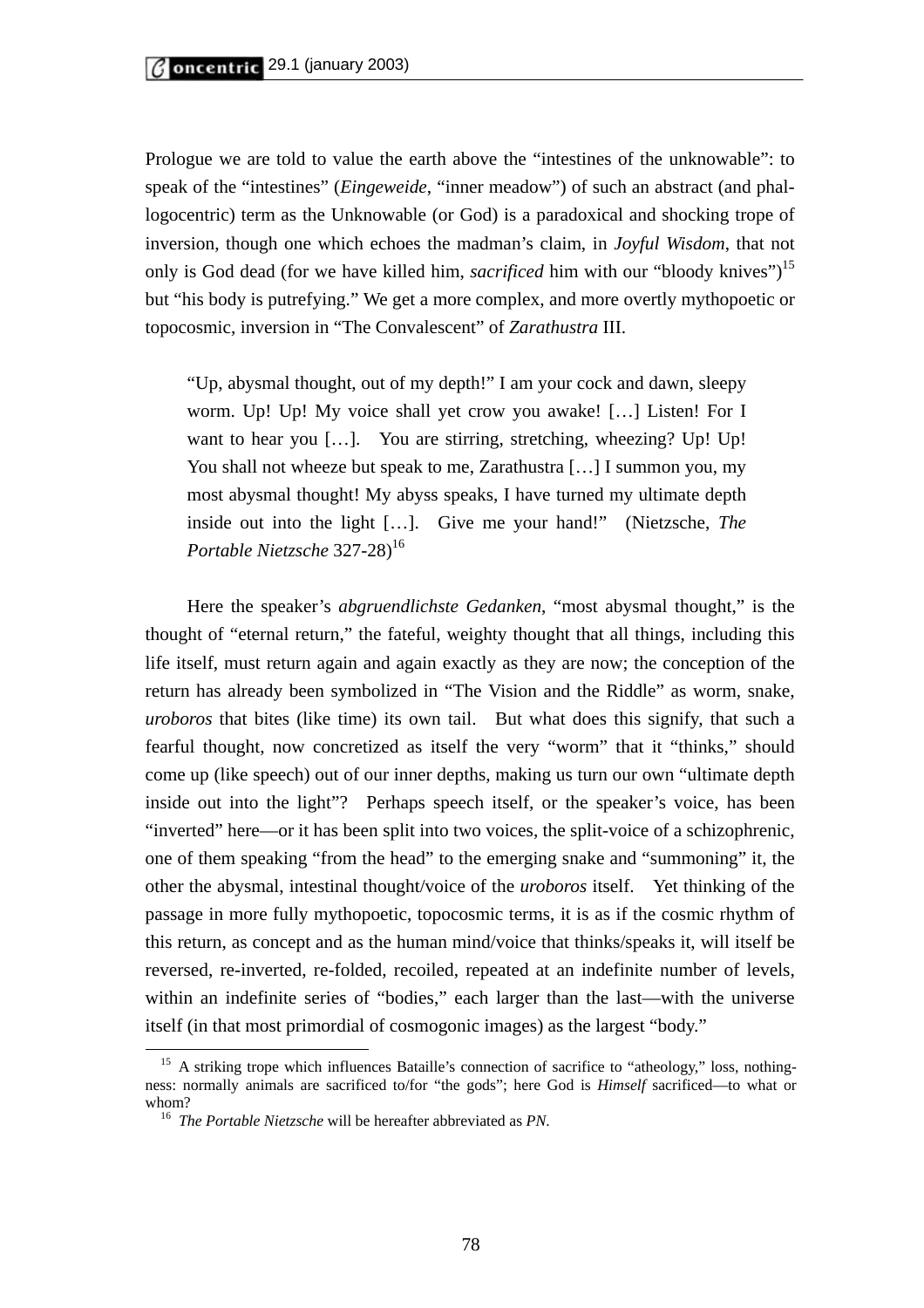Or could we also read the speaker's "choking on his own thought" here as a sort of self-destructive act, a self-sacrifice? Bataille places his own *poesis* (poetic force, explosion, expenditure) of sacrifice very much within the primitive tradition of a mythopoetic, cosmogonic thinking that is primarily visual, that thinks through tropes of corporeal-cosmic reversal or inversion. "The Pineal Eye" in *Visions of Excess*  describes—in a scene of shockingly, revoltingly random (arbitrary) and gratuitous violence—the ritual sacrifice of a female gibbon by burying it alive and upside down:

Once she is trussed up like a chicken—with her legs folded back against her body—the three men tie her upside down to a stake planted in the middle of the pit. Attached in this way, her bestially howling mouth swallows dirt while, on the other end, her huge screaming pink anal protrusion stares at the sky like a flower […] in the blink of an eye, the horrible beast is buried alive […] all the stupefied glances are fixed on the filthy, beautifully blood-colored solar prominence, sticking out of the earth [...] contracted by strangulation, and even by death, the beautiful boil of red flesh is set ablaze with stinking brown flames […]. The sun vomited like a sick drunk above the mouths full of comic screams, in the void of an absurd sky. (85-86)

The reader is of course *meant* to be shocked and (like the vomiting sun itself) sickened by this scene of a female gibbon buried alive and upside down: only through such extreme physical reactions can we reach (mentally, spiritually, though these terms must be qualified as our "heads" are now "cut off") $17$  toward that "sacred" which is itself tied to feelings of unknowability, impossibility, loss, negativity, nothingness. But what is most shocking in passages like this is precisely what is most primitive<sup>18</sup>—the tropes of corporeal and/or corporeal-cosmic inversion. The physically inverted animal depicts or embodies what may have been implicit in Nietzsche's *uroboros* passage the reversibility and/or inversibility of a speaking, thinking, expending mouth ("her bestially howling mouth swallows dirt") and expending anus ("her huge screaming pink anal protrusion stares at the sky like a flower"). Our upper-body voice is just as

<sup>&</sup>lt;sup>17</sup> The allusion is of course to Bataille's "sociological" school and journal, "*Acephalos*" ("headless"). <sup>18</sup> Back behind, that is, Bataille's more immediate context of Breton's surrealism, Artaud's Sadian

theater of cruelty, and Mauss's anthropological discussion of the potlatch or "excessive feast"—the "gift" of pure expenditure or waste in primitive societies—and perhaps even underlying the wildly random or "violent" metaphoric jumps and slippages (See note 5).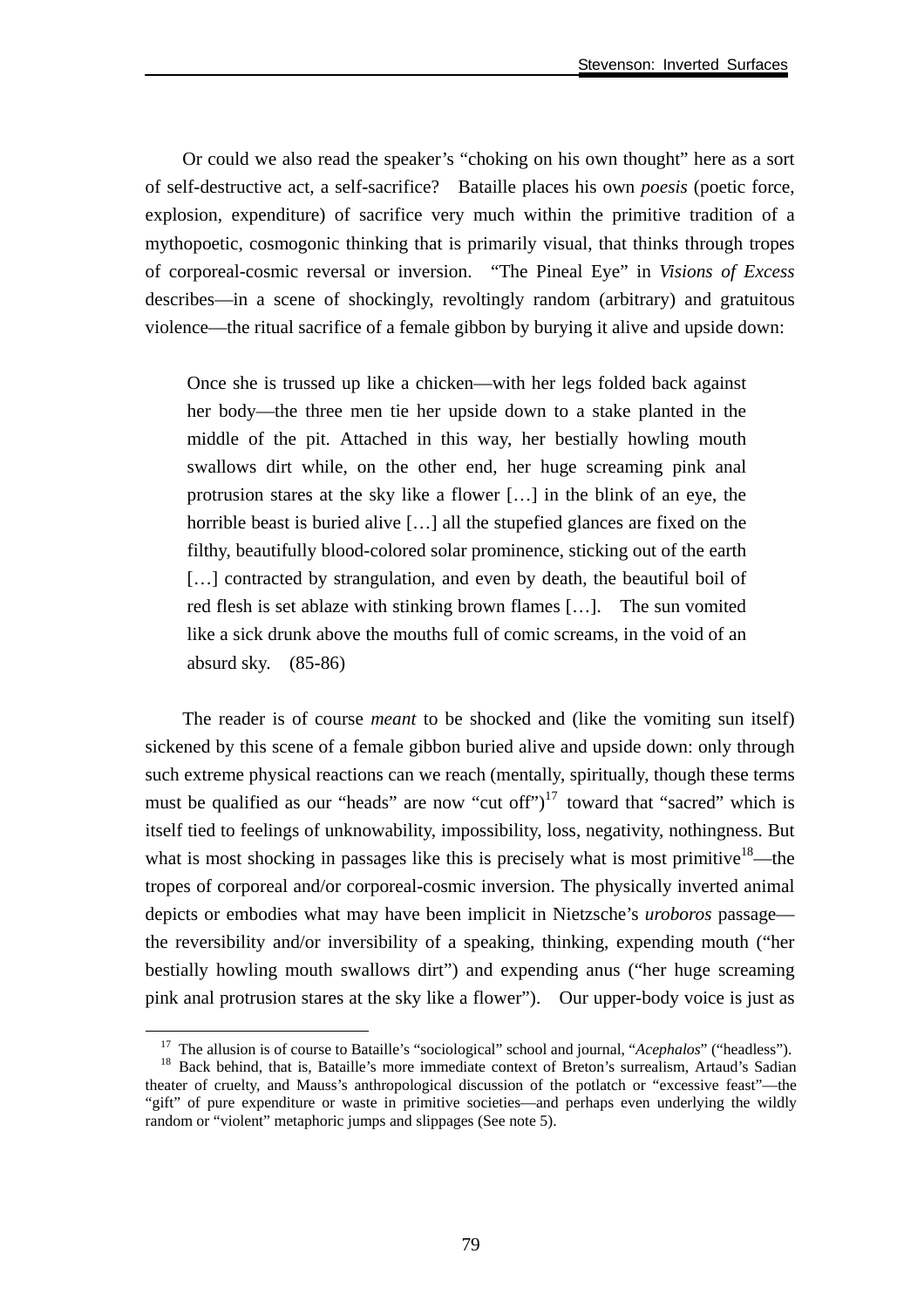much a violent force of pure excretion, of random and senseless expenditure—and especially in the case of "poetic speech"—as is our lower-body voice (Deleuze, *LS* 186-93). But on the expanded or projected plane of Bataille's "topocosmic writing" here, we have the metaphor of the "solar anus": now we are looking at the sun as an opening in the larger sky-body (or earth-sky-body), of which we are ourselves a small part; we can see it as an aperture in the "inner" surface or the "outer" surface (but this places us further outside) of this cosmogonic body.

This "wedding" and "little copulation," as Bataille calls it (86) in a phrase that (like the "vomiting sun") self-reflects on its own poetic technique, "of the stinking hole and the sun […]," is a recurrent "theme" in *Visions*. The earlier section entitled "Solar Anus" explicitly ties, self-reflexively again, the perspective of the "pineal eye," the primitive cosmogonic vision of the sun as an orifice of the human body—thus of sky as the outer or inner *surface* of another, much vaster body—to the wildness, violence, randomness, freedom of a "modern *poesis*" in which virtually any metaphoric connection or "copulation" is possible:

It is clear that the world is purely parodic, in other words, that each thing seen is the parody of another, or is the same thing in a deceptive form. Ever since sentences started to circulate in brains devoted to reflection an effort at total identification has been made, because with the aid of a *copula* each sentence ties one thing to another; all things would be visibly connected if one could discover at a single glance and in its totality the tracings of an Ariadne's thread leading thought into its own labyrinth. But the copula of terms is no less irritating than the copulation of bodies. And when I scream I AM THE SUN an integral erection results, because the verb to be is the vehicle of amorous frenzy. Everyone is aware that life is parodic and that it lacks an interpretation. Thus lead is the parody of gold. Air is the parody of water. The brain is the parody of the equator. Coitus is the parody of crime. Gold, water, the equator, or crime can each be put forward as the principle of things. And if the origin of things is not like the ground of the planet that seems to be the base, but like the circular movement that the planet describes around a mobile center, then a car, a clock, or a sewing machine could equally be accepted as the generative principle. (*VE* 5)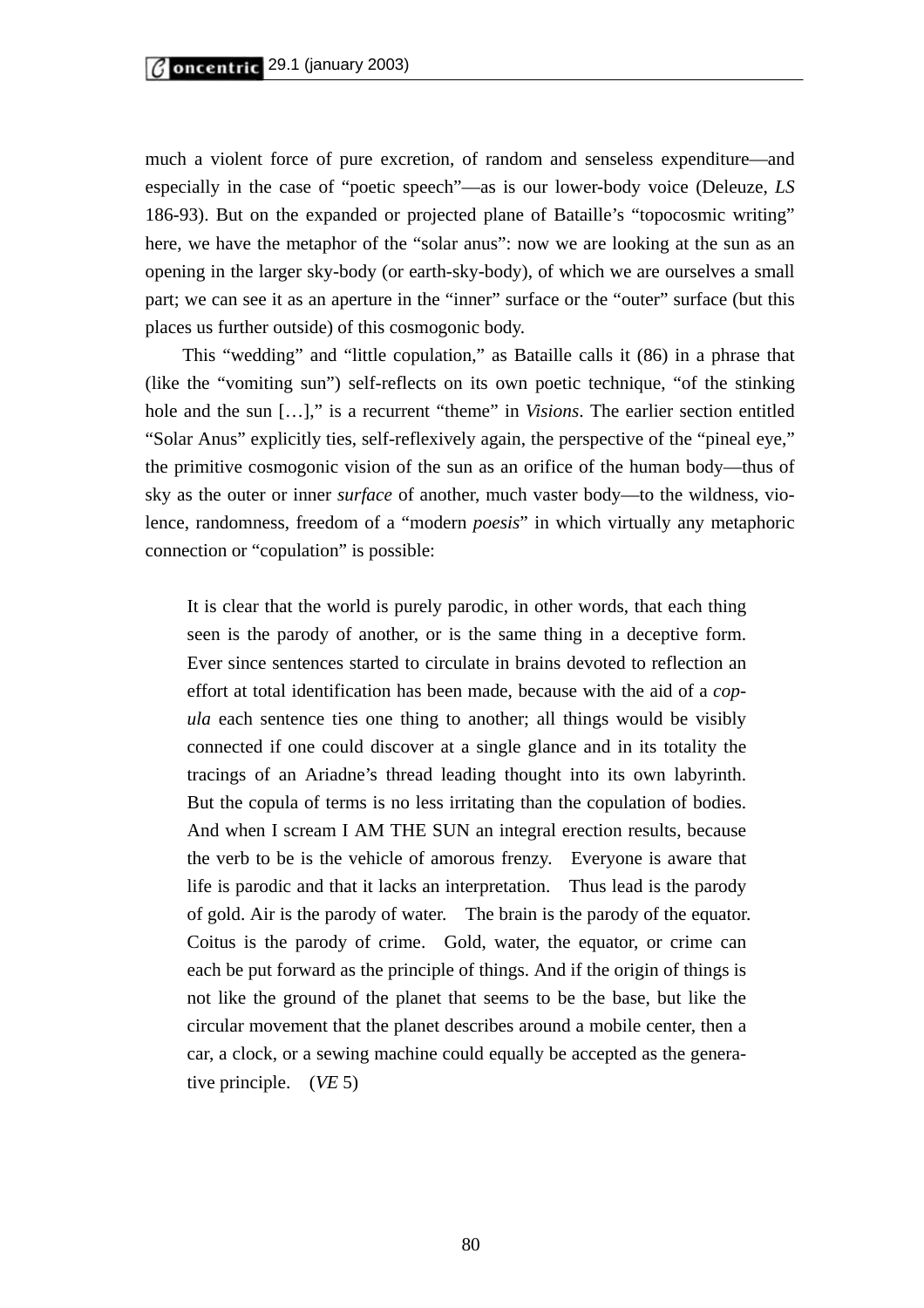Here the sexual energy imputed to a totalized metaphoric language by the play on "copula" is really one function of the cosmogonic view implicit here; mythopoetic cosmogony is an engendering because in the first place a *gendering* of the world/ cosmos. Thus Hesiod says: "First was Chaos, then came Mother Earth and Father sky to cover her, and Eros"; the gods were engendered from the copulation of Earth and Sky. The later Milesian philosophers (*circa*. 500 B.C.) sought the "generative principle" of all things in a single material element (water for Thales, air for Anaximenes); Anaximander, in what Heidegger (*Early Greek Thinking*) calls the "oldest fragment of Western thinking," claims that the "first principle" is *eteran tina phusin apeiron*, "some other *apeiron* nature," the "unlimited" or "indefinite" (Kirk 117); but this *apeiron* may well be an hypostasis of Hesiod's (neuter, or androgynous) personification of Chaos. While the Milesian Heraclitus speaks of the constant flow, change or *circulation* of all things and thus, in effect, of the identity of opposites, the Eleatic Parmenides (forerunner of Plato) speaks of the logically necessary One Being of all things/ideas. Bataille's "worldview" above is arguably more Heraclitean than Parmenidean, at least if the "totality" of "all things" (all possible meanings) toward which he is thrusting here, whose "tracings" he is seeking, be taken as open-ended rather than as a closed One Being. But it may be fundamentally more Anaximandrian, i.e. more Hesiodic.<sup>19</sup>

For the "parodic" qualification here—which may seem to reinforce Bataille's sense

<sup>&</sup>lt;sup>19</sup> Bataille's fascination with Hegel (mainly *via* Kojève's reading in terms of desire) and Hegelian "negativity" does not at all preclude reading him "cosmogonically." For Hegel begins his *Science of Logic* with Heraclitus and Parmenides: the initial generation of the dialectic comes from our trying to think "Being," a term so abstract (it can mean "anything," even equators and sewing machines) that by "thinking" it we are forced to think its opposite, "Nothing"; the attempt to think both of these "terms" then forces us to the third one, (Hearaclitean) "Becoming" or "Change," and now the dialectic is (in its most fundamental or "ontological" sense) underway. Heraclitus was crucial to Nietzsche and by extension to Bataille; see e.g. Hussey and Stubbs.

Of course, in some way Bataille's reduction here of metaphorical identity to mere "parody" (the term suggests "parallel" rather than "identical") debases this whole mythopoetic world-picture, rendering it not serious, comical and/or impossible: such speculations are finally playful, a kind of pure expenditure and waste of thought. This understanding qualifies the fact that "Air is the parody of water" alludes to Anaximenes and Thales; the first "serious" philosophers are also being parodied. "Lead is the parody of gold" refers to later (medieval) alchemy, whose search for a "philosopher's stone" is already a sort of debasing or "parody" of classical philosophy. Thus on the one hand "The brain is the parody of the equator" suggests a cosmogonic worldview in which "man" (as "god") is perhaps as large as, or on the same ontological plane with, the earth itself: that is, it is a variation on the "inverted" cosmogonic image of a "solar anus" (human or animal orifice in the sky-surface, sky-body) or "pineal eye" (eye at the top of the head, always seeing the sky directly [*VE* 79 ff.]); on the other hand it also parodies such a view, or casts it in a "comical" light, and indeed literally or actually to juxtapose an image of the earth's equator (what would such an image be?) with the image of an equally large and round human brain would be comically absurd.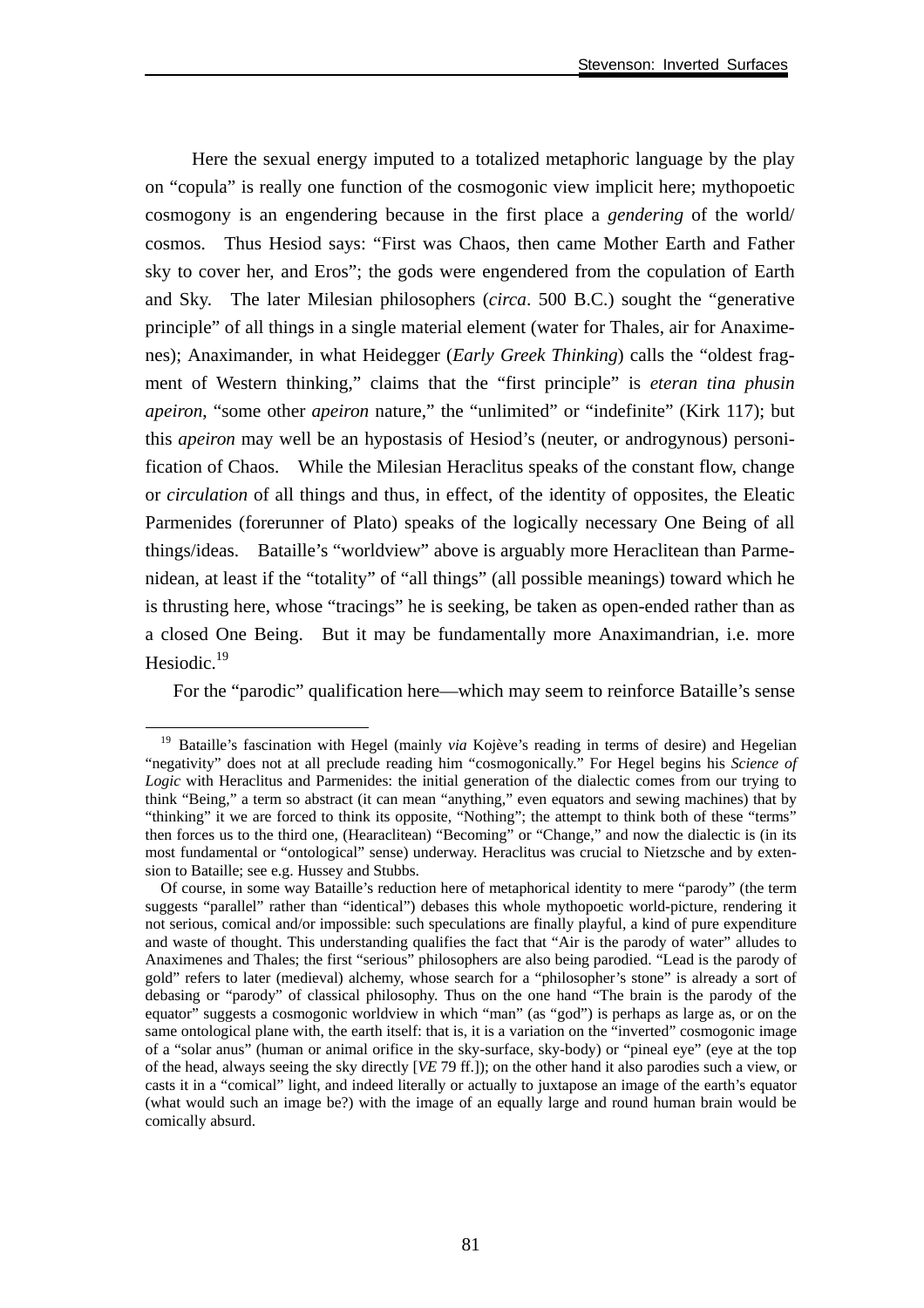of poetry as "hopeless loss," if not also the Derridean-Nancian discourse of the "impossible sacrifice"—need not preclude foregrounding a *positive* force, that is, a self-generating, self-(en)gendering *sexual* force of mythopoesis in Bataille's thinking/ writing. Ancient myth is also infinitely light, playful; the gods do not have to die—it is the mortals who are so deadly serious—and Bataille's "sacred" is tied, not only to the poetics of sacrifice but also the poetics of laughter, the play of chance and eroticism.20 Thus that image in "Solar Anus" of the folding of thought into its own inward labyrinth—"all things would be visibly connected if one could discover at a single glance and in its totality the tracings of an Ariadne's thread leading thought into its own labyrinth"—is also (as Ariadne too suggests) a "sexual" image. If it suggests the disappearance, exhaustion (as in "flushing down the drain"), self-destruction, self-sacrifice of thought, and/or its sacrifice at the hands of the Minotaur at the very heart of our thinking, it also lets us *see* the movement of this thought "at a single glance and in its totality": but in cosmogonic terms this implies the totality of sexual energy. The trope actually does not so much "invert" thought as "unfold" thought's indefinite infoldedness or inwardness (or, the same thing perhaps, concretize thought as mythic image); a more totalized and sexualized unfolding (uncoiling) would be a *flattening-out*, and "Solar Anus" gives us a *horizontal* topocosmic mapping of earth/ sky which thus becomes quite graphic (or "literal"). $^{21}$ 

<sup>&</sup>lt;sup>20</sup> The "lightness" of the gods and indeed of the whole mythopoetic or cosmogonic worldview is something Nietzsche knew well, though paradoxically this "levity" is really the other side (or the "same side") of his tragic view, life as pure contingency and *amor fati*, love of our fated (Homeric) human finitude. Back behind the earlier Freud of "Three Essays on Sexuality" (begun in 1905)—and so, I would suggest, behind the inevitable (*for post-Freudians*) interpretations of Bataille's "mad discourse" in *Visions of Excess* in terms of oral, anal and genital stages, bi- and/or homo-sexuality, sadomasochism—lies, we might say, Nietzsche's *Zarathustra* (1883-85) with its ultimately playful and exuberant tropes of inversion, themselves (as acts of *mythopoesis*) expressions or embodiments of

Nietzschean "superhuman" overflow, Bataillian pure expenditure or waste.<br><sup>21</sup> "[...] the great coitus with the celestial atmosphere is regulated by the terrestrial rotation around the sun. Thus even though terrestrial life moves to the rhythm of this rotation, the image of this movement is not the turning earth, but the male shaft penetrating the female and almost entirely emerging, in order to reenter. Love and life appear to be separate only because everything on earth is broken apart by vibrations of various amplitudes and durations. However, there are no vibrations that are not conjugated with a continuous circular movement; in the same way, a locomotive rolling on the surface of the earth is the image of a continuous metamorphosis. Beings only die to be born, in the manner of phalluses that leave bodies in order to enter them. Plants rise in the direction of the sun and then collapse in the direction of the ground […]. From the movement of the sea, uniform coitus of the earth with the moon, comes the polymorphous and organic coitus of the earth with the sun [...]. The sea continuously jerks off […]. The terrestrial globe is covered with volcanoes, which serve as its anus. Although this globe eats nothing, it often violently ejects the contents of its entrails […]. The earth sometimes jerks off in a frenzy, and everything collapses on its surface […]. Love, then, screams in my own throat; I am the *Jesuve*, the filthy parody of the torrid and blinding sun" ("Solar Anus" 7-9).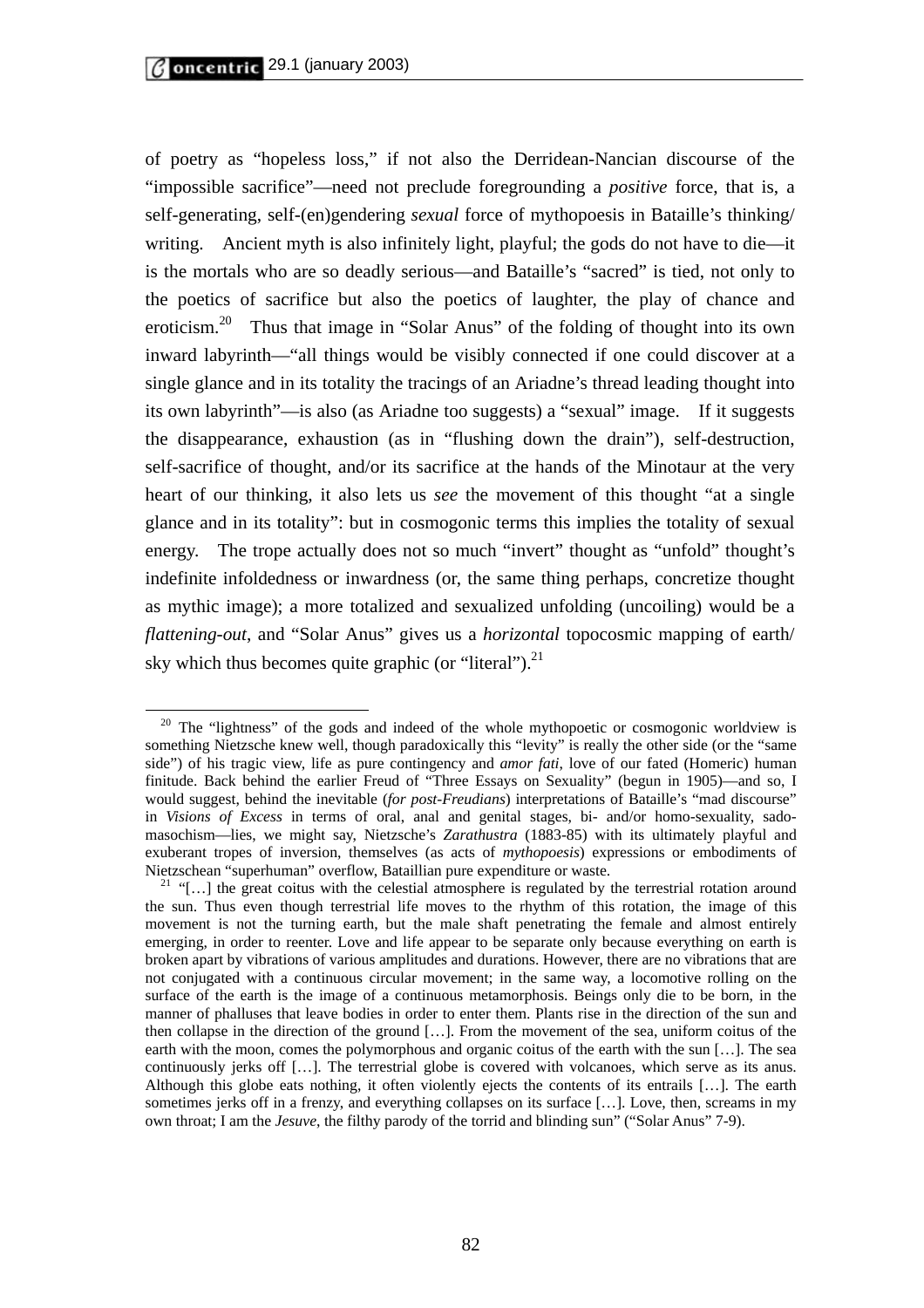Bataille thus longs to "*copulate* (with)" all terms/ideas/things in the universe through his mythopoetic force: the more encompassing "inversion" is that by which his body/sexual desire, and/or "the god"'s desire, becomes outwardly objectified, "turned inside out" and "flattened out" as this topocosm, this earth/sky map. Whereas in Hesiod's *Theogony* Mother Earth, Father Sky (to cover her) and Eros (to join the two) come first out of Chaos, here in effect Pre-Socratic metaphysics (i.e. proto-science) is graphically, literally eroticized: "[T]he great coitus with the celestial atmosphere is regulated by the terrestrial rotation around the sun […]." But within this "scene" we have a more specific inversion of the Hesiodic vertical hierarchy: rather than male sky over female earth (impregnating her with rain), it appears to be male earth on the bottom, its "volcanoes" erupting or "jerking off" (as the sea also "jerks off")<sup>22</sup> in a wild frenzy of bodily inversion or "exhaustion": "the globe [...] often violently ejects the contents of its entrails." Thus we picture the male phallus (or "volcano") on the bottom, as ejaculatory force of a male earth/globe, when "the great coitus with the celestial atmosphere is regulated by the terrestrial rotation around the sun" and "the image of this movement is not the turning earth, but the male shaft penetrating the female and almost entirely emerging, in order to reenter."<sup>23</sup>

Thus we can say that this topocosmically mapped-out desire, this essentially mytho*poetic* desire, is in the first place the active ejaculatory force of (corporeally

 $22$  Of course Bataille could be accused here, and not only by "feminists," of an extreme androcentrism or solipsistic male chauvinism: rather than real sex with the female sky/moon/sun (?) the male earth merely masturbates into the (face of the) sky. In certain ways this calls to mind Irigaray's critique of Nietzsche's male solipsistic tendencies (grounded in fear of females, or of real heterosexual copulation) in *Amante Marine*. Irigaray sees Nietzsche as obsessed with high mountains (philosophical abstraction), afraid to come down into the sea of "amniotic fluids": philosophy as (again) mental "mas-

<sup>&</sup>lt;sup>23</sup> Fruitful comparisons might be drawn with classical Hindu tantric mythopoesis. For instance: "In the central foreground is Siva […] become Sava, also a 'corpse,' split into two inert bodies […]. The first […] is the Siva Niskala, 'without parts' […]. Lying on him […] is another Siva, the Mahakala, 'Great Time,' the destroyer, whose posture mimics the contracted immobility, the quasi-nothingness, to which the universe comes in the period separating two cosmic cycles. Yet the fact that he is fixed in such an apparently deathlike position does not prevent Siva-Sava from having an erection. Seated on the god [...] so that he penetrates her, Kalika [...] achieves pleasure and triumph. Another image: The frame is a vast eight-pedaled lotus, in the center of which is an entwined couple. Here too the man is lying on his back, his penis penetrating the young woman sitting astride him […]. She is leaning forward; their faces and breasts are touching […]. The man is Kama, Desire; the woman is Rati, Pleasure […]. The normal procedure is for the man to lie on the woman, as the masculine sky covers the feminine earth […]. The inversion of the positions of the bodies is also a sign of the reversal of […] the normal hierarchy of the sexes […] here it symbolizes the triumph of the active feminine *maya* […] iridescent multiplicity of appearance over the undifferentiated, immutable Absolute […]. Of all the dramatis personae of the sacrifice […]. the one whom the texts present most emphatically as feminine is Speech" (Malamoud 75-88)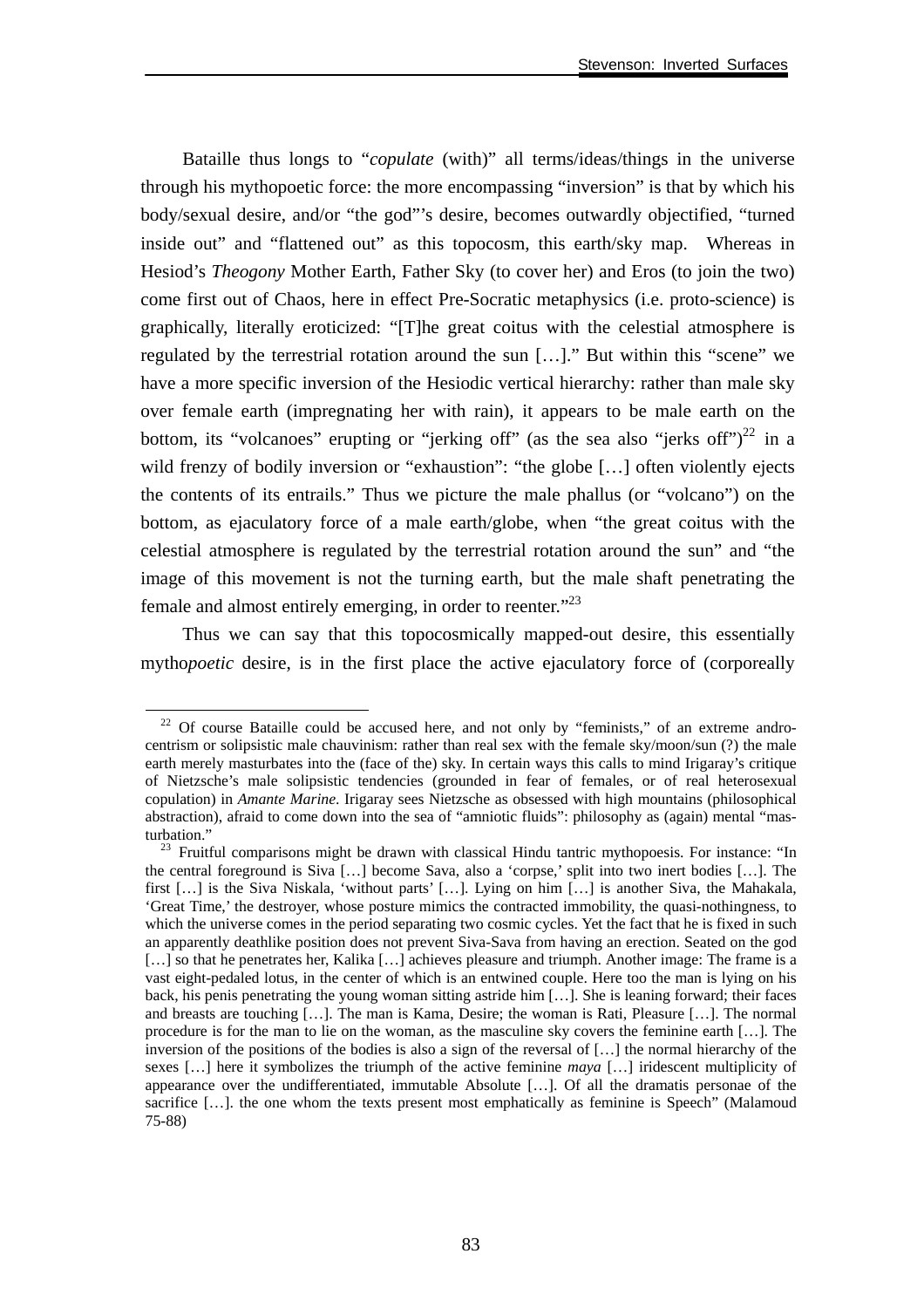reversible/inversible) poetic speech. And we are struck by the writer's/earth's (neuter or androgynous?) "scream": "Love, then, screams in my own throat," for "I am the *Jesuve*, the filthy parody of the torrid and blinding sun";  $^{24}$  the self-destructive or self-sacrificing force of this "parody" (which is also the volcano's blind masturbatory ejaculation)<sup>25</sup> causes the sky (and/or "everything") to "collapse" on "earth's surface"; if copulation is after all merely masturbation then the explosive force of Bataille's poetic outburst is, like that of a sexual one, a pure expenditure which momentarily expends, exhausts, wastes, "sacrifices" itself. But the point to emphasize here is that this desire as force of poetic *speech* is really mapped out as or within a cosmographic *writing*, an encompassing visual design, scene, diagram whose corporeal/earthly/ celestial coordinates, vertical and horizontal axes are roughly set forth by Bataille (in the "mad frenzy" of his "surrealistic" writing) in relation to the perspective of the "pineal eye" at the top of our head, an eye which, like that of a seer or diviner, "reads" the inverted topocosmic surface. For if the normal human eye already expresses the fusion of speech/writing precisely because it is itself caught between the evolutionary thrusts toward (mammalian) horizontality and (vegetable, human) verticality, the "projected" pineal eye is an idealization or glorification of the "fully human":  $^{26}$ 

Thus the pineal eye, detaching itself from the horizontal system of normal ocular vision, appears in a kind of nimbus of tears, like […] a human tree. At the same time this ocular tree is only a giant (ignoble) pink penis, drunk with the sun and suggesting […] the sickening despair of vertigo. In this transfiguration of nature, during which vision itself, attracted by nausea, is torn out and torn apart by the sunbursts into which it stares, the erection ceases to be a painful upheaval on the surface of the earth and, in a vomiting of flavorless blood, it transforms itself into a vertiginous fall in celestial space, accompanied by a horrible cry.<sup>27</sup> (*VE* 83-84)

 $24$  "Woman on top" again; man as the degradation, debasement, "parody" of woman, as is lead of gold? Or, while sky seems to be female here and moon is traditionally female, does the "sun" (as "solar anus") remain "male"—a projection or outer inversion of the male volcano, just as the crowing "cock" is a "solar animal"? Bataille's volcanic "male shaft penetrating the female" tends to point away from taking this as a fundamentally a homoerotic "scene" in which both earth and sky are "male"—a scene which then would also embody "inversion" in this sense.<br><sup>25</sup> See note 4.

<sup>&</sup>lt;sup>26</sup> Just as Descartes's ( $17<sup>th</sup>$ -century) "pineal gland" in the brain was the point of intersection of purely mental (non-extended in space) and purely spatial (extended) substances. See note 13.  $^{27}$  The preceding passage reads: "The distribution of organic existence on the surface of the earth

takes place on two axes: the first, vertical, prolongs the radius of the terrestrial sphere; the second,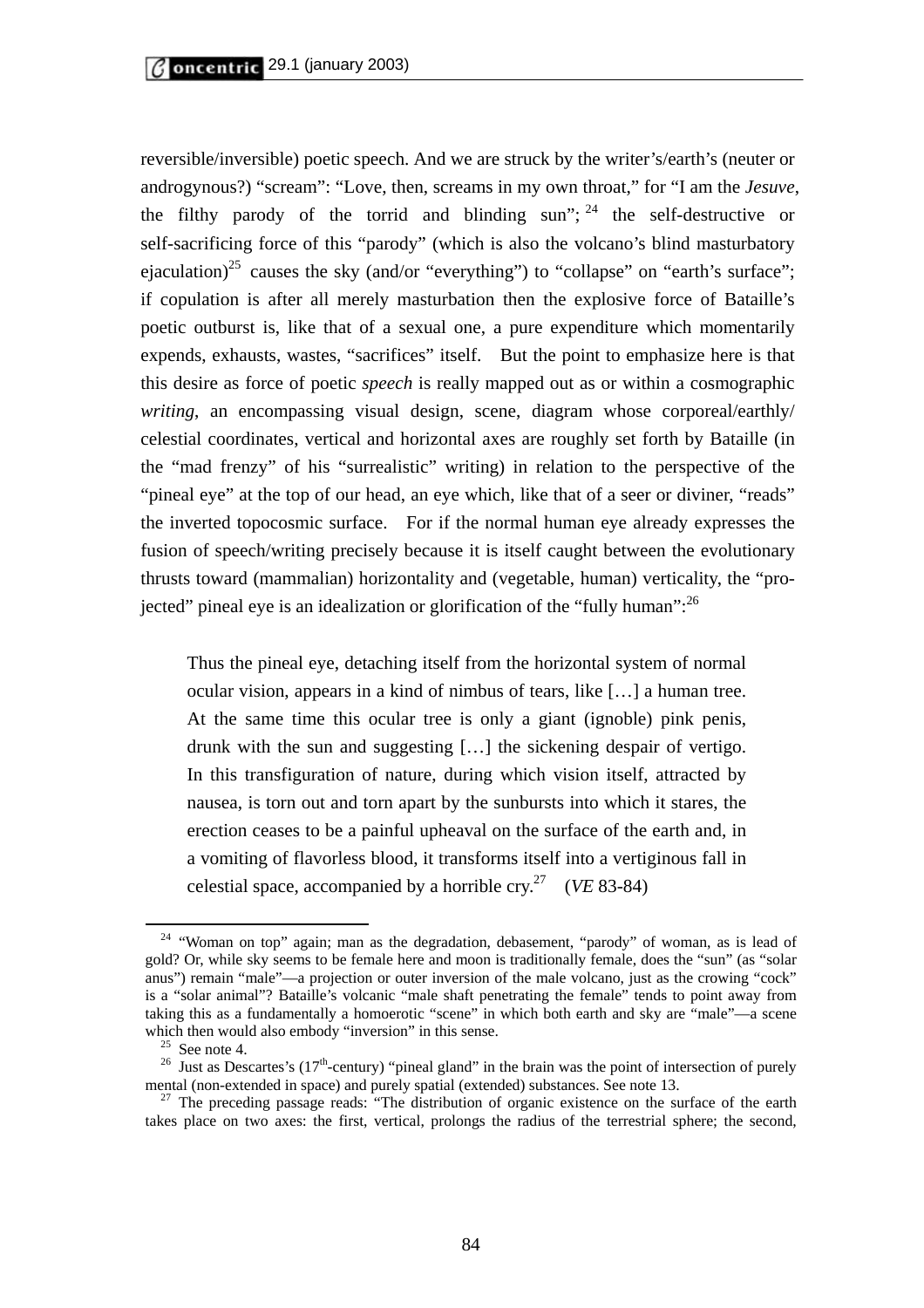I want to suggest then that this "transfiguration of nature," this tension of the human eye's paradoxical situation between horizontality and verticality now exploded or rather projected into an idealized and "purely vertical" future, does not take "writing" (seeing, writing, reading) as merely the "completion" or "freezing" of the erotic force of an explosive speech. Rather now the erotic (oral-anal, pre-articulatory) explosion of speech is *already* formed as the vision, writing, reading of the pineal eye; speech is absorbed into (consumed by) a writing that is (has been) already "active" and definitive of that which is/will be most essentially "human." Here I am taking the subsequent "absorption" and "(self-)destruction" of pineal vision by its object and counterpart, the "solar anus"—"vision itself, attracted by nausea, is torn out and torn apart by the sunbursts into which it stares"—not as a paradox or cycle of destruction which exhausts or transforms speech into seeing/writing and the latter back again into speech, but rather (and the image of sun/solar anus itself suggests this) as the exhaustion, expenditure, transformation of seeing/writing into a "sun" that is itself (not Platonic Logos but) a still higher degree of (self-destructive, self-inverting) *writing*.

Of course, and as with the (quite different) Derridean speech-writing duality, we can only suggest the identity or fusion (in the "pineal eye") of the Bataillian forces of speech and writing because we initially assume their difference. If the sky-vision of the "pineal eye"—whose object or correlate is the "solar anus"—implies or embodies cosmographic world-writing in *Visions of Excess*, world-pictures which are themselves formed through the cosmogonic force of *inversion*, then this primitive "writing," a function of the cosmogonic thinking of early peoples, is not yet the mere transcription of an already articulated (poetic) speech but rather the graphic correlate of the unarticulated sound-flow that is "primordial" poetic speech (Deleuze's inner-body "noise,"

horizontal, is perpendicular to the first. Vegetation develops more or less exclusively on the vertical axis; on the other hand, the development of animal life is situated […] on the horizontal axis. But […] animals are never completely foreign to the axis of vegetal life […]. Their skeleton, even in the most regular cases, is not perfectly adjusted to a horizontal trajectory: the skull and thus the orifice of the eyes are situated above the level of the anal vertebra. However, even if one refers to the position of the male in coitus […] a complete verticality is never attained […]. Only human beings, tearing themselves away from peaceful animal horizontality […] have succeeded in appropriating the vegetal erection and in letting themselves be polarized, in a certain sense, by the sky. It is thus that the Earth […] releases to the disappointing immensity of space the totality of laughing or lacerated men. But, in this liberation of man, which leads to a suffocating absence of limits on the surface of the globe, human nature is far from surrendering without resistance. For if it is true that his blood, bones and arms [...] his senile laughter and his insipid hate are endlessly lost and rise toward a sky as beautiful as death […] his eyes continue to fetter him tightly to vulgar things, in the midst of which necessity has determined his steps […]. The horizontal axis of vision, to which the human structure has remained strictly subjected, in the course of man's wrenching rejection of animal nature, is the expression of a misery […]" (*VE* 83-84).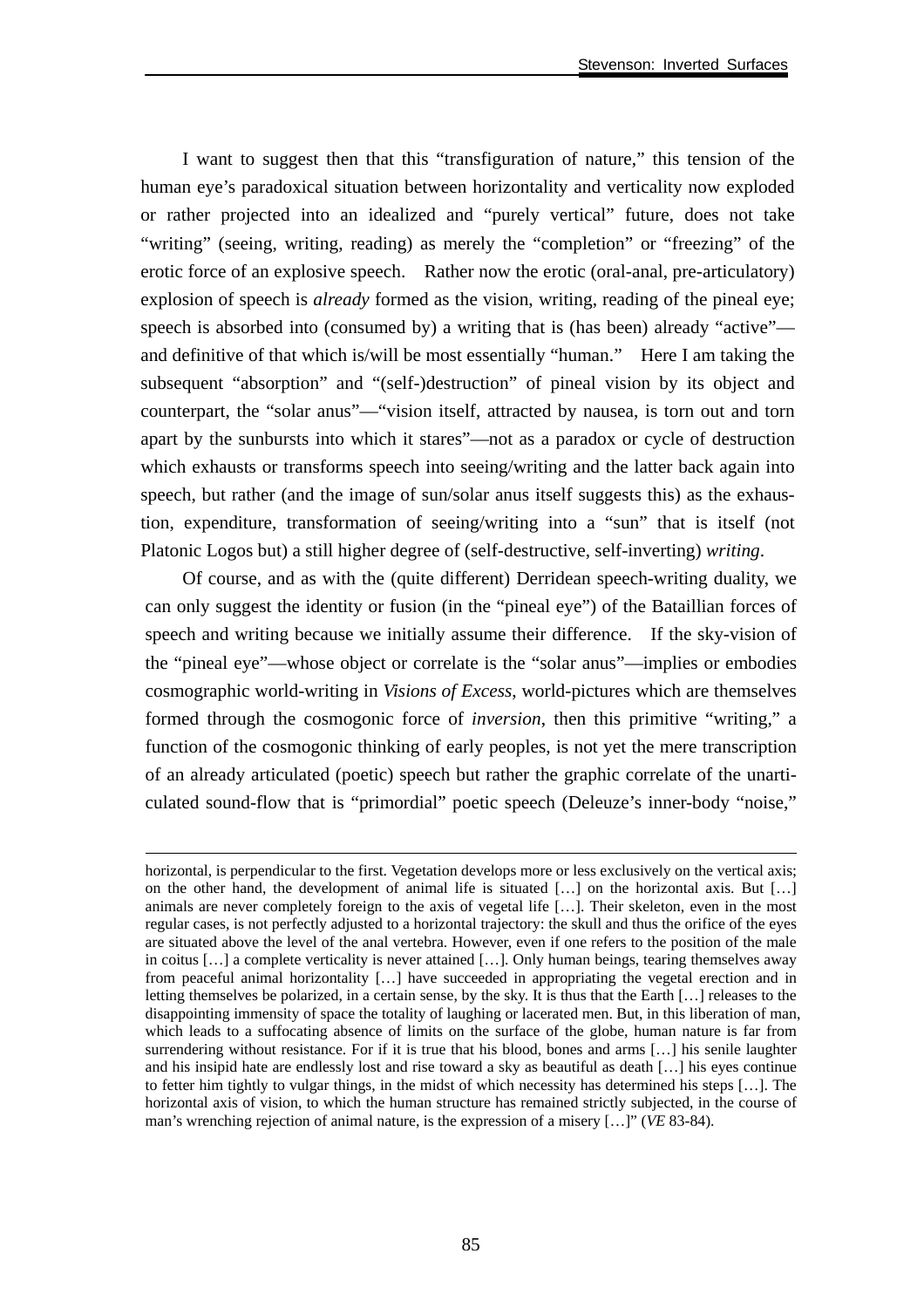Kristeva's purely semiotic "baby talk"). As such it is closely tied (even if metaphorically) to another primitive form of writing which also expresses the inversion of surfaces, or rather *is* a naturally inverted surface now *read* as writing. This more properly mythopoetic or divinatory writing is itself the inverted inner surface of a just-sacrificed animal body, and/or the outer surface of its inner organs: the completely natural and contingent markings on this surface, the closest representation of the Bataillian life/death interface, are what is "read" by the diviner once the animal has been killed.

In effect I am thinking of such inner-body-sign augury as a continuation or consummation of the destruction which began with the act of sacrificial murder: now the body has not only been killed but also torn open, so that its inner parts may be "read." Such a notion of reading brings sacrifice, a violent act more readily associated with Bataille's "force of speech,"28 into a close relationship with its "other side," divinatory writing. It thus implies, as does the Bataillian notion of a totalizing "parody of parodies"<sup>29</sup> and, correlatively, the priority-to-the-reader of Barthes's *scriptible* (postmodern) writing, the essential absence or nothingness at the "heart" of such writing. This divinatory writing, as an inversion and topocosmic flattening-out of the dynamic, sexual force of corporeal-cosmic, reversible (oral-anal) "speech," thus appears to be opaque, indecipherable (to all except the "seer" and perhaps to him as well), a mere empty surface-design or pre-existing "configuration"—whether its signs are read on the inner surface of the earth's outer-body-sky (as Homer's Calchas reads the pattern of bird-flight) $30$  or on the outer surface of inner organs of animals (as in ancient Chinese cattle-scapula and turtle-shell augury and the hepatoscopy of ancient Greece and Rome).<sup>31</sup>

To read then, like ancient diviners who predict the future, the inner surfaces of freshly-killed or still-dying animal bodies, or more precisely the outer surfaces of violently-extracted inner parts of these "bodies-NOW-without-organs," would be on our Bataillian model to read the "surface of the sacred," the life/death "interface" as

 $28$  And especially if the victim is killed by having its throat bitten (as by subhuman mammals).

<sup>29</sup> See Boldt-Irons.

<sup>&</sup>lt;sup>30</sup> "Calchas rose among them, Thestor's son, the clearest by far of all the seers who scan the flight of birds. He knew all things [...]" (*Iliad* 79-81; Robert Fagles' translation).<br><sup>31</sup> "Diviners who judge from the behaviour of birds and in particular their flight are, strictly, augurs.

Diviners who extract the liver from a barely sacrificed animal and read its zones practice hepatoscopy [...]. The Greeks learnt [had] a bronze model liver [...]" (Dowden 245-47). Both liver-reading and sky (bird-flight) reading involved first an arbitrary marking off of "zones": this seems to reinforce my interpretation of augury as essentially a visual marking or drawing of topocosmic axes.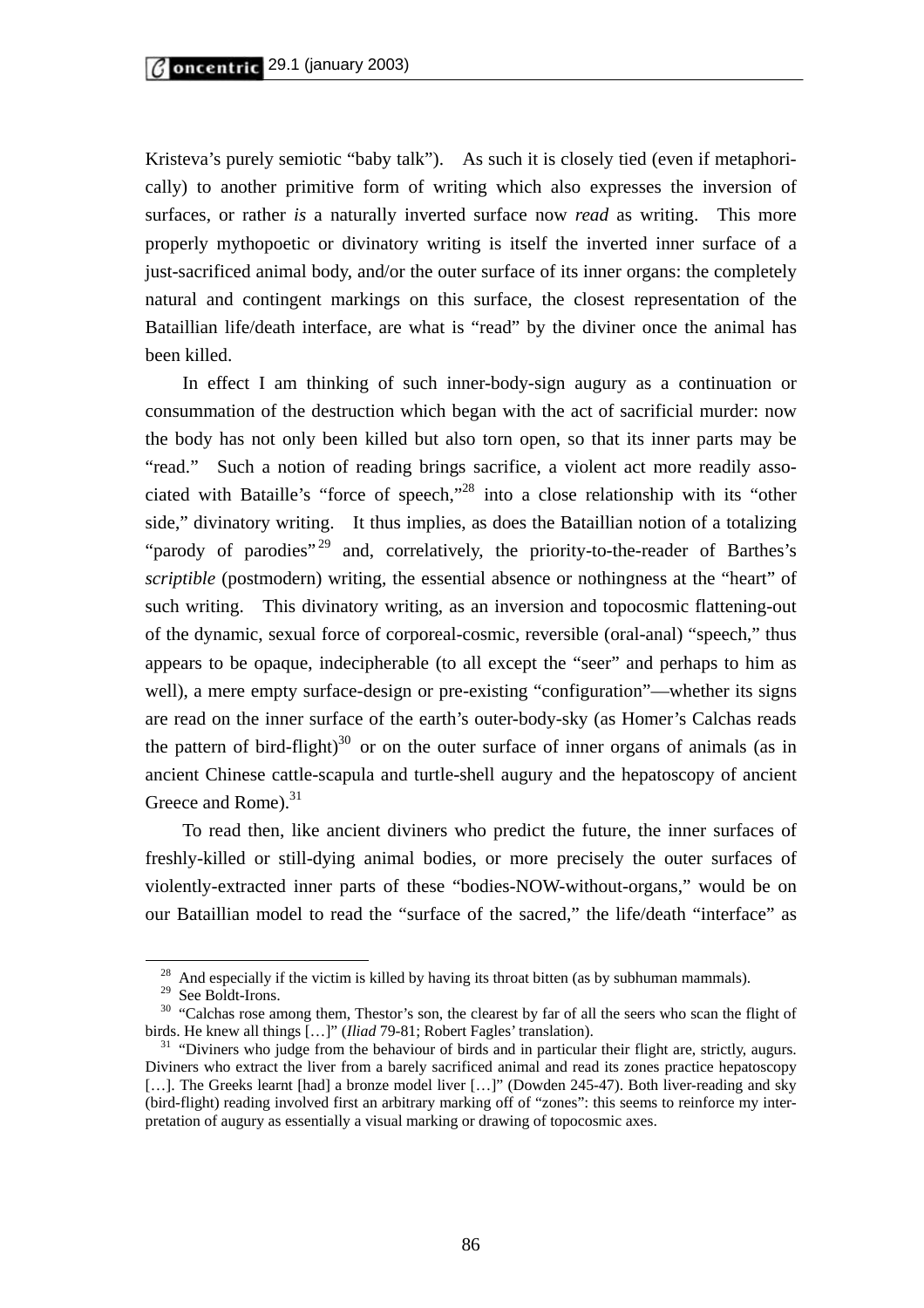absence or (perhaps, though we want to avoid putting too Derridean a spin on it) as indefinitely-deferred difference. But such a projected topocosmic surface-map, with its vertical and horizontal axes, would depict a flattened-out (cosmographed) *time* as well as space, that is, at time which has also been "inverted," not front-to-back on a linear or dynamic model but in the sense of being stretched out, "uncoiled" onto a surface. This flattening-out of time is already directly tied to chance in Nietzsche's mythopoetic discourse of inversions: the "light"<sup>32</sup> into which Zarathustra would "turn inside out" his inner worm of time's eternal return, that circular, self-consuming, indefinitely recursive "most abysmal thought," that worm which wants to emerge as "voice" from his mouth, is also his/their "dance floor for divine accidents" (*Tanzboden für göttliche Zufälle*), a table for rolling the dice of existence.<sup>33</sup>

This "dance-floor of Chance" is then Nietzsche's childlike and prankish Aiontime as "pure surface" and "empty form" of time, the circular *uroboros* uncoiled. Deleuze develops the notion of Aion as Sky-Chance in *The Logic of Sense*. Here *Aion* ("*aeon*," "ever" or "always" in Greek) is associated with the "unlimitedness" or "indefiniteness" (neither finitude nor infinity, but something closer to Anaximander's *apeiron* as "chaos") of the pure, contingent *event* (the disjunctive "infinity" of "the Verb"), and thus with that *surface* where pure logical disjunctions (either/or) take place: "Whereas Chronos was inseparable from circularity and its accidents […]. Aion stretches out in a straight line, limitless in either direction. Always already passed and eternally yet to come, Aion is the eternal truth of time: pure empty form of time, which has [...] unwound its own circle. It is [...] this other movement [...] only at the surface […]" (*LS* 165-66). Thus we come back to Bataille's "pineal eye" as an eye that reads or projects time (the past/future) by projecting or "flattening" it, that is, topocosmically "mapping" it. If the Bataillian/Deleuzian, reversible inner-body speech

<sup>&</sup>lt;sup>32</sup> This sky-light and earth that it covers are given more properly Greek-mythopoetic genders in the "Before Sunrise" chapter of *Zarathustra* III. Here the male speaker as "earth"—inverting the standard Hesiodic male sky/female earth duality—praises the female sky/dawn above him as his own (inverted) "abyss of light": "O heaven above me, pure and deep! You abyss of light! Seeing you, I tremble with godlike desires. To throw myself into your height, that is *my* depth. To hide in your purity, that is *my* innocence […]. *Before* the sun you came to me, the loneliest of all […]. Are you not the light for my fire? Have you not the sister soul to my insight? [*Hast du nicht die Schwester-Seele zu meiner Einsicht*?] [...]" (Nietzsche 276-77; *KSA* 4:207-09). We might also consider again, in this context, the Hindu "Great Time," that "destroyer, whose posture mimics the contracted immobility, the quasi-nothingness, to which the universe comes in the period separating two cosmic cycles" (See note 17).<br><sup>33</sup> "O heaven over me, pure and high! This is what your purity is to me now [...] that you are to me a

dance floor for divine accidents [*Tanzboden für göttliche Zufälle*], that you are to me a divine table for divine dice and dice players [*Göttertisch für göttliche Würfel und Würfelspieler*]!" (Nietzsche 278; *KSA* 4:209-11).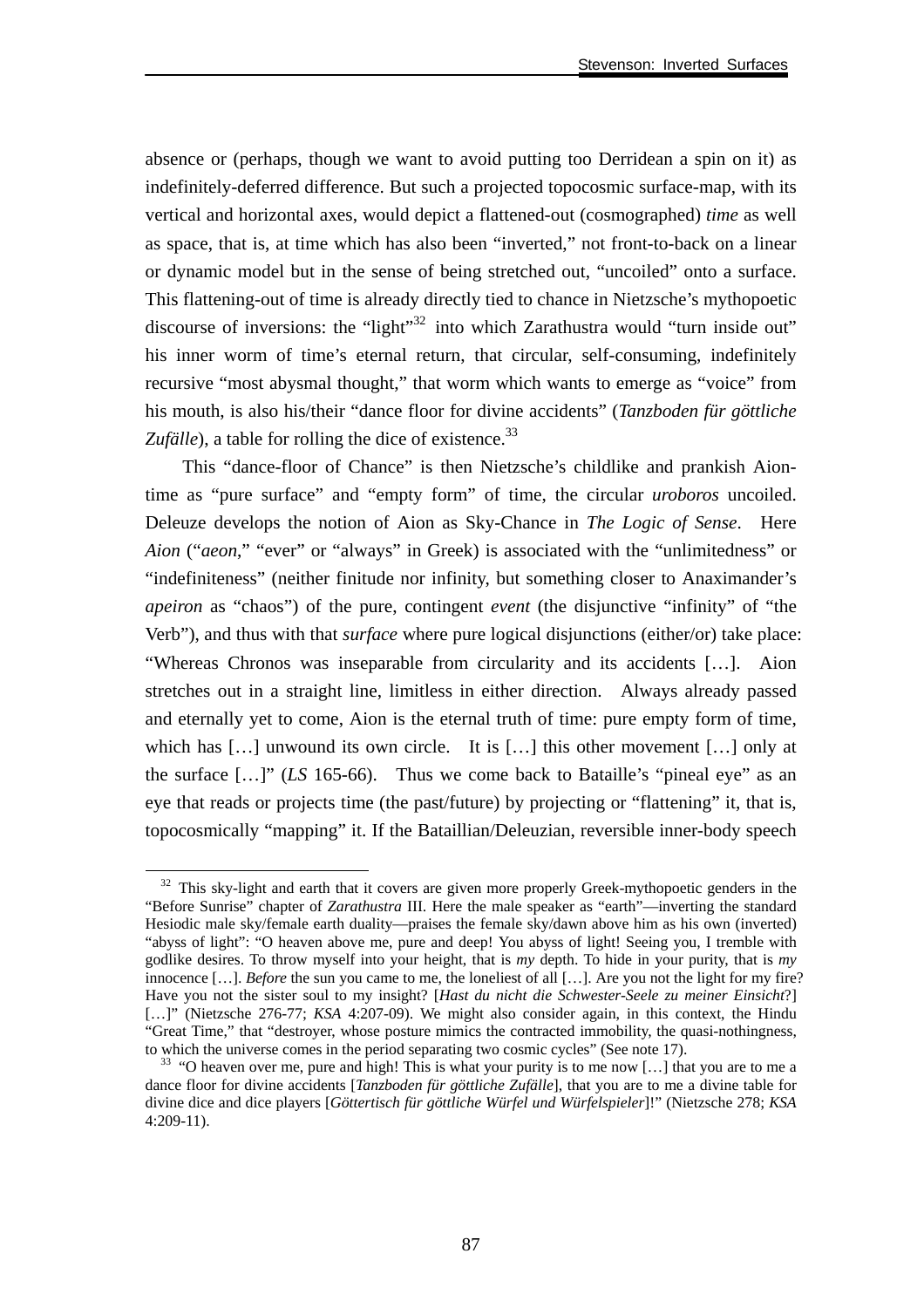(with its "oral-anal voracity," its raw force of desire) correlates with a (reversible) linear time, then Bataille's topocosmic writing suggests the flattening out of time itself through projection onto the "inverted surface."<sup>34</sup>

 Now therefore we are giving to *writing*—the writing of the (earth/sky/corporeal) inverted surface—the force of a self-infolding or flattening out of time which allows it, in effect, to absorb (encompass, consume within its greater "blankness" or "emptiness") the praxis of *poesis* as explosive speech. If divinatory writing can only be "read" on the inverted surface of the inner-world-body (of *langue*, of earth/sky, of animals) once this body itself is "dead" then this writing has (at the moment of life/death interface) in effect *become* the body—or rather, the body has become this writing. The bodywithout-organs is the body-as-writing.<sup>35</sup>

#### **III. Divinatory Writing/Divinatory Reading**

 Thus I am claiming that in the context of *Visions* the Hegelian-Derridean-Nancian problematic or discourse of Bataille's "impossible sacrifice"—a sort of selfdesructive *aporia* or regress to which he himself undeniably "submits" in his own critical writing—simply dissolves, is no longer at issue or "at stake." For here poetic speech directly *enacts* its self-destruction or self-sacrifice as an explosion-into-writing; this writing as the further explosion, expenditure, exhaustion of speech becomes "sacred" at the limit-point where it moves beyond what is human and also what is living. Once poetic speech explodes and burns itself out its only "trace" lies in this flattened-out projection of the power of *poesis*; the pineal eye is a projection onto the inverted horizontal surface of the vertically extended head, thus a projection of the future of human evolution as the force of a "writing" which is now (has now been) always already "read"; and yet as the inner surface of a body that has already been

<sup>&</sup>lt;sup>34</sup> Which must then bear some relation to Deleuze's "metaphysical surface" in *LS*. One could also pursue, by placing it in roughly the same context, a reading of Kristeva's distinction of two "female times" (in "Woman's Time") from the male-Kronos-chronological "linear time": namely, a "cyclic" time and "monumental" time. Insofar as the latter bears comparison with the Deleuzian-Nietzschean aion, the eternal return as a flattening-out of time's "temporal force" rather than as (mere) circle or cycle, it arguably can recontextualize the Kristevan terms of "chance" and "infinity" which guide her own "impossible sacrifice of modern *poesis*" in "*Igitur*." 35 And in what seems clearly to be a pre-poststructuralist (pre-Derridean, pre-Cixousian, if not also

pre-Deleuzian) sense.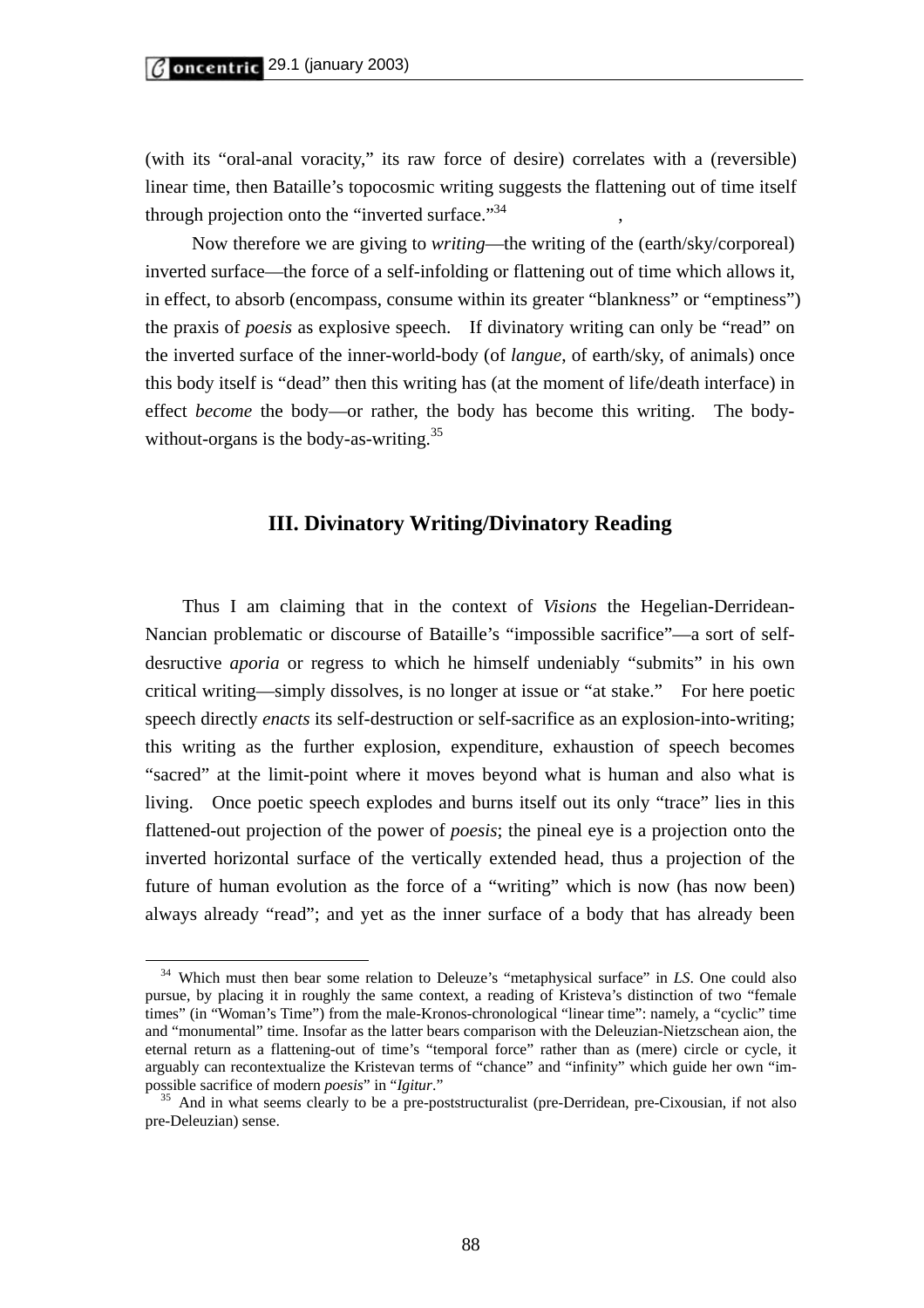inverted, ripped apart, so that we have here a more total manifestation of selfdestruction and nothingness, this writing upon a no-longer-living surface now becomes a purely objective, contingent, *natural* writing. We have now moved beyond human reflection or self-reflection into the praxis, force, drive of nature itself. Or perhaps we could say that in the ancient-and-indefinitely-projected-future (as pure contingency) of ritual sacrifice-and-augury, divinatory writing has absorbed as its inverted surface<sup>36</sup> all "speech," all "life," all "subjectivity": writing is itself the only praxis, there is now only writing, writing is all that "remains," for as the purely contingent pattern of natural signs this writing has become the remains or remainder of the corpse of speech, has absorbed the death and nothingness of speech; it is the "divination of ruins."

The night is my nudity  $/$  the stars are my teeth  $/$  I throw myself among the dead / dressed in white sunlight / […] the widow laughs to the skies / and rips the bird to pieces / At my death / the horse teeth of the stars / whinny with laughter I death / blank death / [...] I imagine / in the infinite depth / the deserted expanse / […] formless abstraction striated with fractures / heap of inanities / of things forgotten / here the subject I / there the object universe littered with dead notions / where I throw out the rubbish / the impotent gestures / the gasps / the shrill cock-crows of ideas / o manufactured nothingness  $/$  [...] like a trunk full of false teeth  $/$  [...] My heart spits you out star / [...] I laugh but I'm cold. (Bataille, "Poetry"  $105-07$ <sup>37</sup>

But these "impotent gestures," this "manufactured nothingness" (Bataille's sense of loss, mere parody, the impossible sacrifice of poetry) have been flung against the inner/outer surface of the sky as "my teeth": the "writing" of these star-teeth is the laying-out, or laying-bare, of the explosive force of corporeal-cosmogonic inversion. The "horse teeth" (even the "false teeth") are also the dice<sup>38</sup> which have been and are

<sup>&</sup>lt;sup>36</sup> And thus apparently in a quite non-Derridean (or "pre-Derridean") way.

<sup>&</sup>lt;sup>37</sup> "The excerpts are from 'I throw myself among the dead' and 'To be Orestes' in part 3 of *The Impossible*, tr. Robert Hurley (San Francisco, CA: City Light, 1991) 147-64. *L'impossible* was published in France in 1947 by Editions de Minuit under the title *La Haine de la poesie* [*The Hatred of Poetry*]" (Botting's note 105). 38 In ancient Greece dice for gambling were made from animal bones, especially the knuckle-bones.

The messenger or announcing god Hermes—progenitor of Heidegger's *hermeneuein*—had a special connection to these dice; one thinks of the hermetic in terms of the occult, the truth "hermetically sealed" within the (dead) body. "Afterwards, the Thriae showed Hermes how to foretell the future from the dance of pebbles in a basin of water; and he himself invented both the game of knuckle-bones and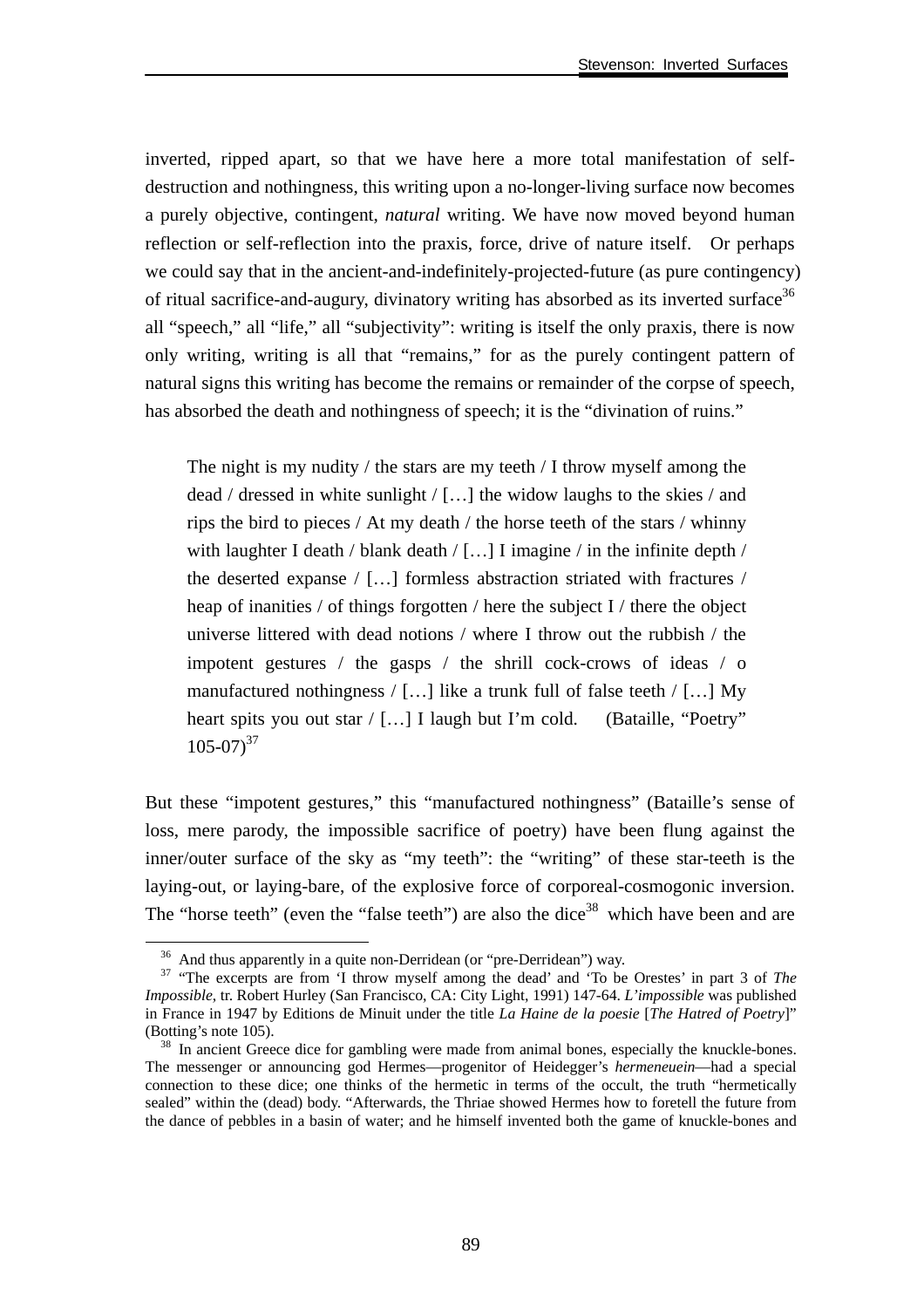still being cast, and (Mallarmé) "A dice-throw never will abolish chance […] nothing will have taken place except the place"—the surface, dance-floor of chance—"except" perhaps a constellation."

I am suggesting then that this polarity of a (corporeal, reversible) poetic speech and (infra- and extra-corporeal, inversible) writing recontextualizes or indeed "dissolves" the terms of speech/writing assumed by the Nancian-Derridean "impossible sacrifice of poetry," or even by the Kristevan semiotic/symbolic dichotomy insofar as the latter is still driven by Hegelian "negativity" and "thetic moments." In this divinatory model of pineal writing we see writing as a further degree, further extreme of that force of self-expenditure and self-destruction which is poetic speech; yet at this limit-point all that remains human is the *reading* of a writing that has now (once the world-body has been torn apart) become non-human. Writing is now itself the utmost form of absence, loss, nothingness precisely because there *is* no (human) writing here, there is only (human) reading. Whether we speak of the signs read on the inner-surface of the outer-world-body—e.g. the pattern of bird-flight across the sky or those read on the outer surface of inner-body-organs, these signs are not human writing but, like the diagrammatic topocosmic axes of cosmogonic bodies within bodies, the axes of the extra-corporeal (exploded corporeal) "body" of man-earth-sky, the merely contingent visual manifestations of nature.

Thus at last writing disappears and there is only reading, (human) interpretation of a writing in effect suspended (at a sort of threshold or limit-point) between the human and non-human.<sup>39</sup> The early Foucault of *Histoire de la Folie* is concerned with the problem of interpreting or understanding Mallarmé and modern (French) poetry, given the tenuous and perhaps permeable boundary between sense/nonsense and poetry/madness (or really poetry/nonsense/madness). Foucault seeks here to place the virtual (but not quite actual) "nonsense" of modern poetic discourse in relation to (real) "madness," itself "the other form of reason," or perhaps the *other side.*<sup>40</sup>

the art of divining by them" (Graves 65). "Their [the Thriae's] divination by means of dancing pebbles was also practiced at Delphi […] Athene was first credited with the invention of divinatory dice made from knuckle-bones […] but the art of augury remained an aristocratic prerogative […] Apollo's 'longwinged bird' was probably Hermes's own sacred crane" (66-67n3).

 $39$  In a certain way this also fits computer "code" and the "writing" of cyberspace. Perhaps we are now in a "third age" of writing/reading which is in some sense a reversion to the first, cosmogonic age. Perhaps the cybernetic "post-human" era we are now supposedly entering is scarcely distinguishable from the "pre-human" one? 40 "Literature itself (undoubtedly since Mallarmé) is in the midst of becoming in its turn, step by step,

a language of which the utterance enunciates […] the linguistic code that renders it intelligible as utterance [...]. By the end of the  $19<sup>th</sup>$  century [...] literature had become utterance that inscribed in itself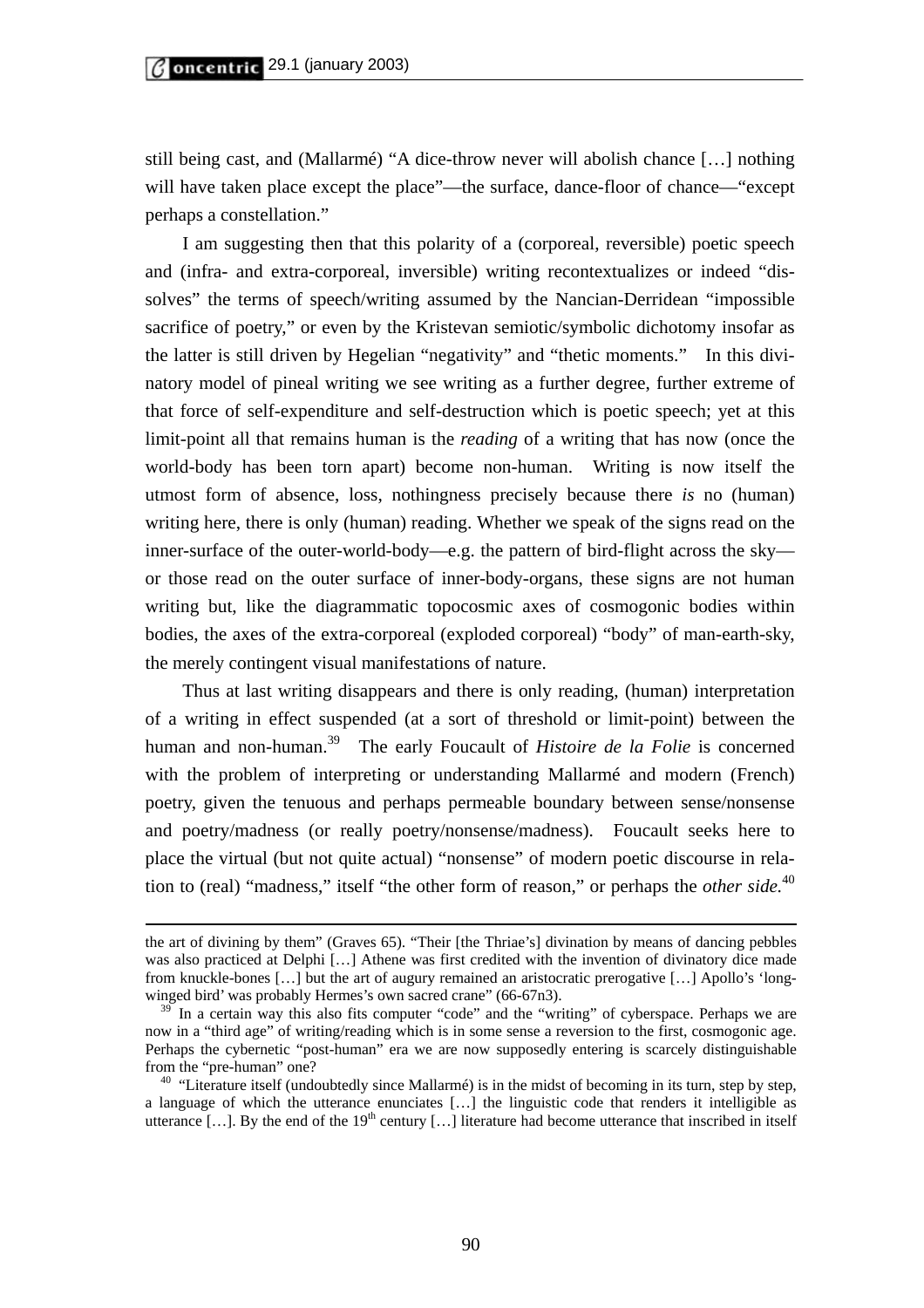In so doing he anticipates Kristeva's own discussion of poetic language and madness in the *Igitur* chapter of *Revolution*, and more specifically her notion that

it has become impossible, beginning with a rupture that can be precisely situated in history [late  $19<sup>th</sup>$  century, French symbolism], to make writing an object that can be studied by any means other than writing itself (its exercise, under certain conditions). In other words, the specific problematic of writing breaks decisively with myth and representation to think itself in its literality and its space. Its practice is to be defined on the level of the "text," a word which henceforth refers to a function writing does not "express," but of which it *disposes*. A dramatic economy whose "geometrical locus" is not representable (it is performed [*il se joue*]). (*Revolution*, 232)

Foucault's "self-inscription" of its "own principle of decipherment" within the poetic utterance is also (in another formulation that comes closer to encompassing the discourse of madness) a "subjecting the utterance, which appears to conform to the accepted code, to another code whose key is contained within that same utterance so that this utterance becomes divided within itself" (Foucault 294). Or as Mallarmé puts it in the *Coup de Dés*, "*cadaver par le bras ecarte du secret qu'il detient*," "a corpse kept apart by the arm from the secret it holds," taking now this arm as that of the critical intelligence of a reader struggling and therefore failing to "understand" the poem. Thus in that form of ritual augury which involves the reading of inner organs or bones of sacrificed animals (as a continuation or completion of the destructive praxis of sacrifice) we only get a "writing" that can be "read" (as it is no longer concealed in the depths or *khora* of the inner body) once the living body or life-force of poetic speech as been exploded, extroverted, torn apart; the "reader" of a modern poem also explodes or rips apart the poem (as living speech) in order to interpret it as

its own principle of decipherment. Or […] it implied […] in every word, the power to modify […] the values and significations of the linguistic code to which […] it belonged; it suspended the reign of that code in one actual gesture of writing […]. Hence, too, that strange proximity between madness and literature […]. Once uncovered as a language silenced by its superposition upon itself, madness neither manifests nor narrates the birth of a work […]; it outlines an empty form from where this work comes, in other words, the place from where it never ceases to be absent […]. There, in that pale region, in that essential hiding place, the twinlike incompatibility of the work and of madness becomes unveiled; this is the blind spot of the possibility of each to become the other and of their mutual exclusion […]" ("Madness, the Absence of Work" 296-97).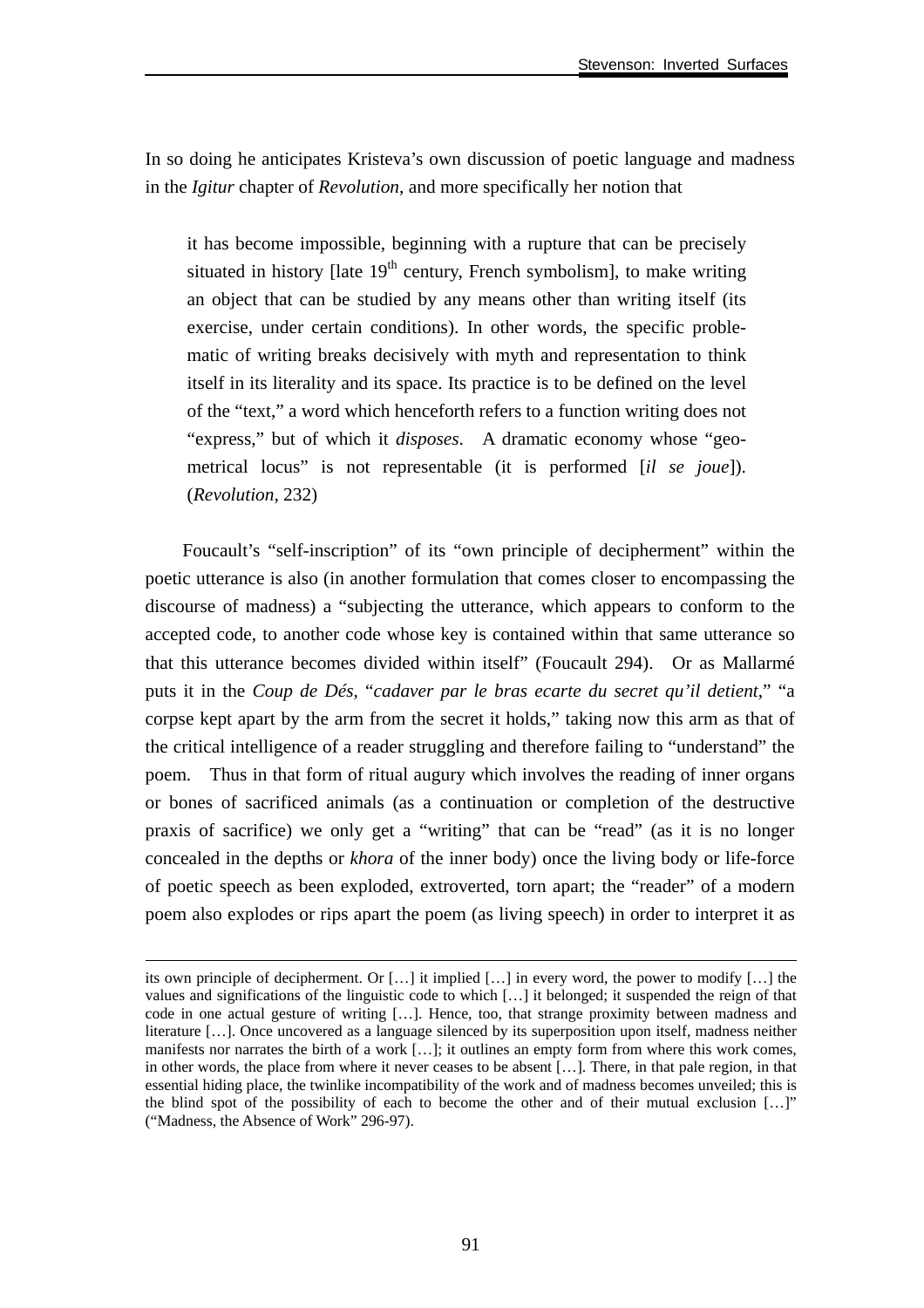"writing," yet now the interpretive code (once alive within the body) is itself dead, illegible, incoherent. Yet in ancient augury (and perhaps too in modern poetic interpretation) this "dead writing," into which living speech has been emptied out, is after all still "read," still "interpreted"—but no longer as something written by a human subject. For in this primordial speech/writing polarity there *is* no (human) writing, there is (or remains) only the purely contingent writing (surface marks, signs) of nature and the (human, pineal) reading of its inverted topocosmic surfaces.

 Therefore the real question raised by *poesis* seen as (historical and future) anthropological *praxis*, as a praxis of (divinatory) writing/reading, is the (Marxist and Foucauldian) question of power. Inasmuch as the readers of inner-body "signs" are in fact reading nothing but the original corporeal surfaces—which have no actual (human) writing on them, but are merely "marked" by nature (and/or by the gods)—the question of the total (and, it may seem, totally *arbitrary*) power of the "reader" or "interpreter" to "create meaning" inevitably arises here. Such arbitrariness, which may be just the "other side" of the radical contingency of the writing itself<sup>41</sup>—and I am suggesting we now read as just such a contingency the Bataillian contingency, as "explosion," of modern poetic speech—may then also share in the essential violence of this speech, if not also of this writing. The question then becomes: can the perceived randomness and thus violence of inner-body writing be said to be there "originally," and not merely a projection of the seer or diviner who "reads" it by quite arbitrarily destroying the body that contains it?

### **WORKS CITED**

- Arnould, Elisabeth. "The Impossible Sacrifice of Poetry: Bataille and the Nancian Critique of Sacrifice." *Diacritics* (Summer 1996): 86-96.
- Bataille, Georges. "Poetry." Botting, Fred and Scott Wilson 105-09.
- \_\_\_\_\_. *Inner Experience*. Trans. L.A. Boldt. Albany: SUNY P, 1988.
- \_\_\_\_\_. *Visions of Excess: Selected Writings, 1927-1939*. Trans. and ed. Allan Stoekl. Minneapolis: U of Minnesota P, 1985.
- \_\_\_\_\_. *Writing the Sacred.* Ed. C.B. Gill. London: Routledge, 1995.

<sup>&</sup>lt;sup>41</sup> Of course, this whole perspective can also be read as that of proto-science: contemporary physics (more or less like Nietzsche) sees *physis* (nature) as "essentially" a contingent (violent, wild, free) combination of forces with no final ground of explanation […] something more or less like "modern poetry."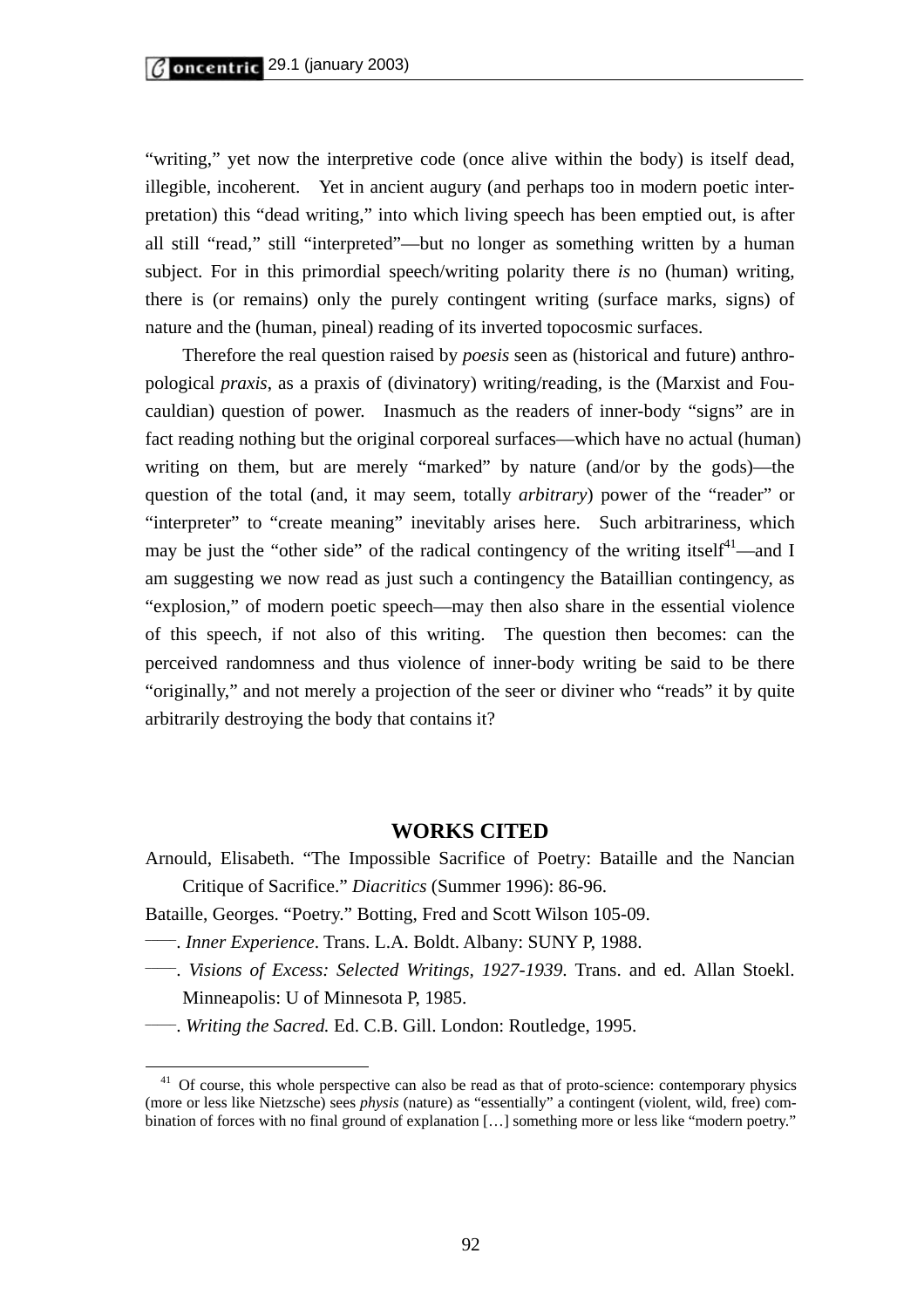- Boldt-Irons, Leslie. "Bataille's 'The Solar Anus' or the Parody of Parodies." *Enculturation: Cultural Theories and Rhetorics* 2.1 (Fall 1999).
- Botting, Fred and Scott Wilson, eds. *The Bataille Reader*. Oxford: Blackwell, 1997.
- Deleuze, Gilles. *The Logic of Sense*. Trans. Mark Lester, ed. Constantin Boundas. New York: Columbia UP, 1990.
- \_\_\_\_\_. *Difference and Repetition*. Trans. Paul Patton. New York: Columbia UP, 1994.
- Derrida, Jacques. *Writing and Difference*. Trans. Alan Bass. Chicago: U of Chicago P, 1978.
- Dowden, Ken. *European Paganism*. London: Routledge, 2000.
- Foucault, Michel. "Madness, the Absence of Work." Trans. P. Stastny and D. Sengel. *Critical Inquiry* 21:2 (Winter 1995).
- Graves, Robert. *The Greek Myths*. London: Penguin, 1955.
- Hartley, Anthony, trans. and ed. *Mallarmé*. Baltimore: Penguin, 1965.
- Hsiao, Li-chun. "Thanatos Gains the Upper Hand: Sadism, Jouissance, and Libidinal Economy." *Concentric* 29.1 (January 2003): 47-66.
- Hussey, A. and J. Stubbs. "Tempete de flames: Surrealism, Bataille and the Perennial Philosophy of Heraclitus." *Parallax: a Journal of Metadiscursive Theory & Cultural Practices* 4 (February 1997): 167-73.
- Kristeva, Julia. *Powers of Horror: An Essay on Abjection.* Trans. Leon Roudiez. New York: Columbia UP, 1982.
- \_\_\_\_\_. *Revolution in Poetic Language*. Trans. Margaret Waller. New York: Columbia UP, 1984.
- Land, Nick. *The Thirst for Annihilation: Georges Bataille and Virulent Nihilism*. London: Routledge, 1992.
- Malamoud, Charles. "Indian Speculations About the Sex of the Sacrifice." *Fragments for a History of the Human Body*. Ed. Michel Feher *et al.* New York: Zone, 1989.
- Nancy, Jean-Luc. "The Unsacrificeable." *Yale French Studies* 79 (1991): 20-38.
- Nietzsche, Friedrich. *Kritische Studienausgabe.* Ed. G. Coli and M. Montinari. Berlin: Deutscher Taschenbuch Verlag / de Gruyter, 1967-77 and 1988.
- \_\_\_\_\_. *The Portable Nietzsche*. Trans. Walter Kaufmann. New York: Viking, 1954.
- Payne, Michael. *Reading Theory: An Introduction to Lacan, Derrida, and Kristeva*. Oxford: Blackwell, 1993.

#### **About the Author**

Frank Stevenson is Professor of English at National Taiwan Normal University. His research interests include ancient Chinese/Greek metaphysics and the role of mythopoesis in Nietzsche, Bataille and French Feminism. His recent publications include the book *Poe's Aulos: Voice, Echo and the Logic of Noise* (1999) and several journal articles, among them: "'Reason Dazzled': Foucault's Madness and